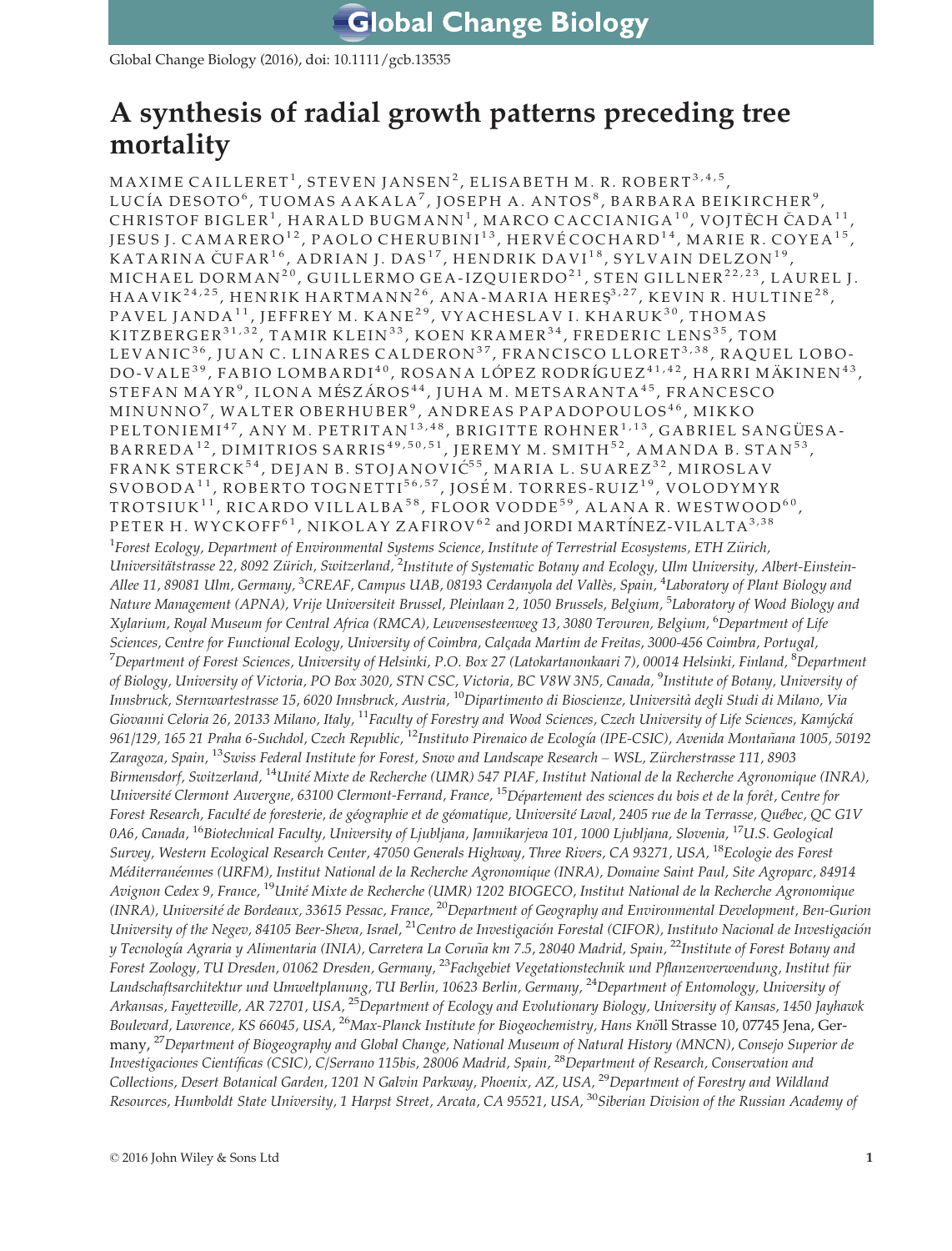# 2 M. CAILLERET et al.

Sciences (RAS), Sukachev Institute of Forest, Krasnovarsk 660036, Russia, <sup>31</sup>Department of Ecology, Universidad Nacional del Comahue, Quintral S/N, Barrio Jardín Botánico, 8400 San Carlos de Bariloche, Río Negro, Argentina, <sup>32</sup>Instituto de Investigaciones de Biodiversidad y Medio Ambiente (INIBOMA), Consejo Nacional de Investigaciones Científicas y Técnicas (CONICET), Quintral 1250, 8400 San Carlos de Bariloche, Rıo Negro, Argentina, <sup>33</sup>Institute of Soil, Water, and Environmental Sciences, Volcani Center, Agricultural Research Organization (ARO), PO Box 6, 50250 Beit Dagan, Israel, <sup>34</sup>Alterra – Green World Research, Wageningen University, Droevendaalse steeg 1, 6700AA Wageningen, The Netherlands, <sup>35</sup>Naturalis Biodiversity Center, Leiden University, PO Box 9517, 2300RA Leiden, The Netherlands, <sup>36</sup>Department of Yield and Silviculture, Slovenian Forestry Institute, Večna pot 2, 1000 Ljubljana, Slovenia, <sup>37</sup>Department of Physical, Chemical and Natural Systems, Pablo de Olavide University, Carretera de Utrera km 1, 41013 Seville, Spain, <sup>38</sup>Universitat Autònoma de Barcelona, 08193 Cerdanyola del Vallès, Spain, <sup>39</sup>Forest Research Centre, School of Agriculture, University of Lisbon, Tapada da Ajuda, 1349-017 Lisboa, Portugal, <sup>40</sup>Department of Agricultural Science, Mediterranean University of Reggio Calabria, loc. Feo di Vito, 89060 Reggio Calabria, Italy, <sup>41</sup>Forest Genetics and Physiology Research Group, Technical University of Madrid, Calle Ramiro de Maeztu 7, 28040 Madrid, Spain, <sup>42</sup>Hawkesbury Institute for the Environment, University of Western Sydney, Science Road, Richmond, NSW 2753, Australia, <sup>43</sup>Natural Resources Institute Finland (Luke), Viikinkaari 4, 00790 Helsinki, Finland, <sup>44</sup>Department of Botany, Faculty of Science and Technology, University of Debrecen, Egyetem tér 1, 4032 Debrecen, Hungary, <sup>45</sup>Northern Forestry Centre, Canadian Forest Service, Natural Resources Canada, 5320-122nd Street, Edmonton, AB T6H 3S5, Canada, <sup>46</sup>Department of Forestry and Natural Environment Management, Technological Educational Institute (TEI) of Stereas Elladas, Ag Georgiou 1, 36100 Karpenissi, Greece, <sup>47</sup>Natural Resources Institute Finland (Luke), PO Box 18 (Jokiniemenkuja 1), 01301 Vantaa, Finland, <sup>48</sup>National Institute for Research-Development in Forestry "Marin Dracea", Eroilor 128, 077190 Voluntari, Romania, <sup>49</sup>Faculty of Pure and Applied Sciences, Open University of Cyprus, Latsia, 2252 Nicosia, Cyprus, <sup>50</sup>Department of Biological Sciences, University of Cyprus, PO Box 20537, 1678 Nicosia, Cyprus, <sup>51</sup>Division of Plant Biology, Department of Biology, University of Patras, 26500 Patras, Greece, <sup>52</sup>Department of Geography, University of Colorado, Boulder, CO 80309-0260, USA, <sup>53</sup>Department of Geography, Planning and Recreation, Northern Arizona University, PO Box 15016, Flagstaff, AZ 86011, USA, <sup>54</sup>Forest Ecology and Forest Management Group, Wageningen University, Droevendaalsesteeg 3a, 6708 PB Wageningen, The Netherlands, 55Institute of Lowland Forestry and Environment, University of Novi Sad, Antona Cehova 13, PO Box 117, 21000 Novi Sad, Serbia, <sup>56</sup>Dipartimenti di Bioscienze e Territorio, Università del Molise, C. da Fonte Lappone, 86090 Pesche, Italy, <sup>57</sup>European Forest Institute (EFI) Project Centre on Mountain Forests (MOUNTFOR), Via E. Mach 1, 38010 San Michele all'Adige, Italy, <sup>58</sup>Laboratorio de Dendrocronología e Historia Ambiental, Instituto Argentino de Nivología, Glaciología y Ciencias Ambientales (IANIGLA), CCT CONICET Mendoza, Av. Ruiz Leal s/n, Parque General San Martín, Mendoza CP 5500, Argentina, <sup>59</sup>Institute of Forestry and Rural Engineering, Estonian University of Life Sciences, Kreutzwaldi 5, 51014 Tartu, Estonia, <sup>60</sup>Boreal Avian Modelling Project, Department of Renewable Resources, University of Alberta, 751 General Services Building, Edmonton, AB T6G 2H1, Canada, <sup>61</sup>University of Minnesota, 600 East 4th Street, Morris, MN 56267, USA, <sup>62</sup>University of Forestry, Kliment Ohridski Street 10, 1756 Sofia, Bulgaria

# Abstract

Tree mortality is a key factor influencing forest functions and dynamics, but our understanding of the mechanisms leading to mortality and the associated changes in tree growth rates are still limited. We compiled a new pan-continental tree-ring width database from sites where both dead and living trees were sampled (2970 dead and 4224 living trees from 190 sites, including 36 species), and compared early and recent growth rates between trees that died and those that survived a given mortality event. We observed a decrease in radial growth before death in ca. 84% of the mortality events. The extent and duration of these reductions were highly variable (1-100 years in 96% of events) due to the complex interactions among study species and the source(s) of mortality. Strong and long-lasting declines were found for gymnosperms, shade- and drought-tolerant species, and trees that died from competition. Angiosperms and trees that died due to biotic attacks (especially bark-beetles) typically showed relatively small and short-term growth reductions. Our analysis did not highlight any universal trade-off between early growth and tree longevity within a species, although this result may also reflect high variability in sampling design among sites. The intersite and interspecific variability in growth patterns before mortality provides valuable information on the nature of the mortality process, which is consistent with our understanding of the physiological mechanisms leading to mortality. Abrupt changes in growth immediately before death can be associated with generalized hydraulic failure and/or bark-beetle attack, while long-term decrease in growth may be associated with a gradual decline in hydraulic performance coupled with depletion in carbon reserves. Our results imply that growth-based mortality algorithms may be a powerful tool for predicting gymnosperm mortality induced by chronic stress, but not necessarily so for angiosperms and in case of intense drought or bark-beetle outbreaks.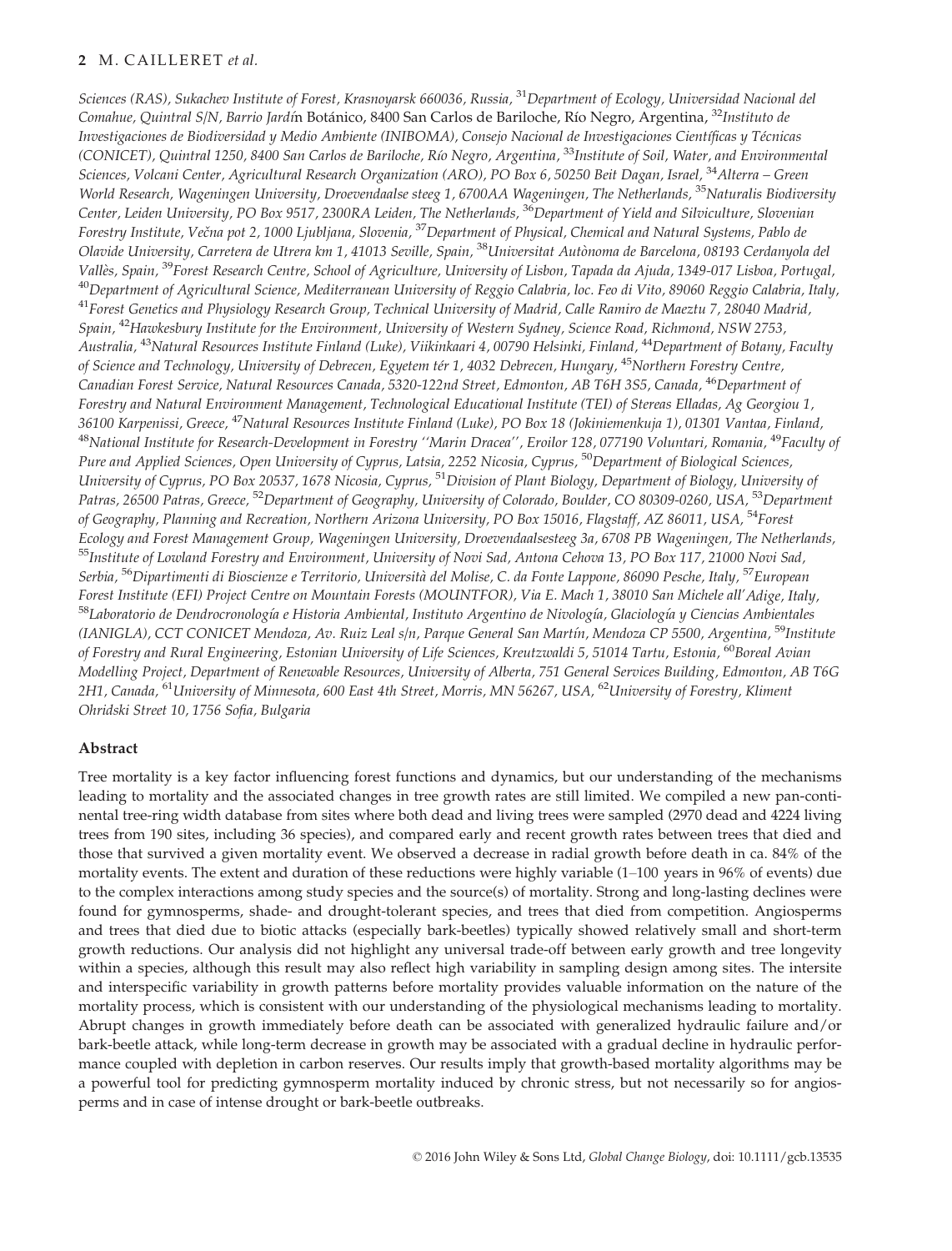Keywords: angiosperms, death, drought, growth, gymnosperms, pathogens, ring-width, tree mortality

Received 8 June 2016; revised version received 12 September 2016 and accepted 11 October 2016

## Introduction

Accelerating rates of tree mortality and forest die-off events have been reported worldwide (e.g., van Mantgem et al., 2009; Allen et al., 2010). These trends have been attributed to direct and indirect impacts of drought stress and higher temperatures (e.g., higher competition intensity as a result of growth enhancement in environments limited by low temperature; Luo & Chen, 2015) and are expected to continue as a result of further global warming and drying in many regions (Cook et al., 2014; Allen et al., 2015). Tree mortality has large impacts on both short-term forest functioning (e.g., forest productivity, water and carbon cycles; Anderegg et al., 2016b) and long-term ecosystem dynamics (Franklin et al., 1987; Millar & Stephenson, 2015), yet our physiological understanding of the mechanisms leading to mortality and our ability to predict mortality and its impacts over space and time is still limited (McDowell et al., 2013; Hartmann et al., 2015). As a result, most dynamic vegetation models that aim to project future forest development are still based on simple mortality algorithms despite their high sensitivity to mortality assumptions (Friend et al., 2014; Bircher et al., 2015). In addition, reliable indicators that can be used to predict individual mortality in the field from local to regional scales are lacking (McDowell et al., 2013).

In contrast to most mortality events caused by shortterm external disturbances, such as windthrow, fire or flooding, stress-induced mortality is usually preceded by changes in tree function (e.g., hydraulic conductivity, carbon assimilation) and structure (e.g., individual leaf area) (McDowell et al., 2011; Seidl et al., 2011; but see Nesmith et al., 2015 for potential influence of prefire growth on postfire mortality). In this context, focusing on the temporal variations in radial stem growth rates is pertinent as they reflect changes in individual vitality, productivity, and carbon availability (Dobbertin, 2005; Babst et al., 2014; Aguadé et al., 2015). Although the interannual variability in wood growth is primarily driven by cambial phenology and activity (Delpierre et al., 2015; Körner, 2015) – thus by water availability, air temperature, and photoperiod – several studies have shown the utility of radial growth data for predicting tree mortality probability (e.g., Pedersen, 1998; Bigler & Bugmann, 2004; Wunder et al., 2008; Cailleret et al., 2016). Most studies used ring-width data as they allow for a long-term (i.e., >20 years) retrospective quantification of annual growth for numerous individuals, sites, and species (e.g., Anderegg et al., 2015a). Such data offer the further advantage of combining a large sample size (in contrast to, for example, dendrometers) with a annual temporal resolution that is helpful to estimate the year of tree death and to detect immediate reactions to intense stress such as drought or insect defoliation (Dobbertin, 2005), unlike forest inventories with multiyear remeasurement periods. Moreover, ring-width data are usually available for almost the entire life span of a tree, which is valuable for exploring long-term and delayed effects of stress on mortality (see Bigler et al., 2007) that would not be detected using methods such as carbon flux measurements or remote sensing.

In most studies, dying trees showed lower radial growth rates prior to death than surviving ones (e.g., Pedersen, 1998; Bigler & Bugmann, 2004; Cailleret et al., 2016). Despite this common pattern, a large variety of growth patterns before mortality have been described in the literature from abrupt or gradual growth reductions to increases in growth before death. This variability is likely associated with differences in species' strategies to face environmental stress, and in their carbon allocation patterns related to growth, defense, and storage (Dietze et al., 2014); for example, stress-tolerant species may survive for many years with low growth rates under continuously stressful conditions (e.g., old Pinus longaeva), while stress-sensitive species cannot (e.g., Populus tremuloides; Ireland et al., 2014). There is also substantial variability at the intraspecific level: Drought-induced mortality events of Pinus sylvestris may be preceded by fast declines (Herguido et al., 2016), or by slow and long-lasting growth reductions (Bigler *et al.*, 2006; Heres *et al.*, 2012).

Growth patterns before death are also influenced by the type, duration, frequency, and intensity of stress factors that predisposed and triggered mortality. For Picea engelmannii, dying trees had lower growth rates than surviving trees when mortality was caused by drought (Bigler et al., 2007), while no differences were observed in two pine species when trees died because of bark-beetles (Kane & Kolb, 2010; Ferrenberg et al., 2014; Sangüesa-Barreda et al., 2015). In case of lethal episodic defoliation, tree death can even be preceded by growth increases (e.g., on Tamarix spp. in Hultine et al., 2013). Similarly, intraspecific trade-offs between early growth rates (defined as the first 50 years of a

Correspondence: Maxime Cailleret, tel. +41 44 632 52 08, fax +41 44 632 13 58, e-mail: cailleret.maxime@gmail.com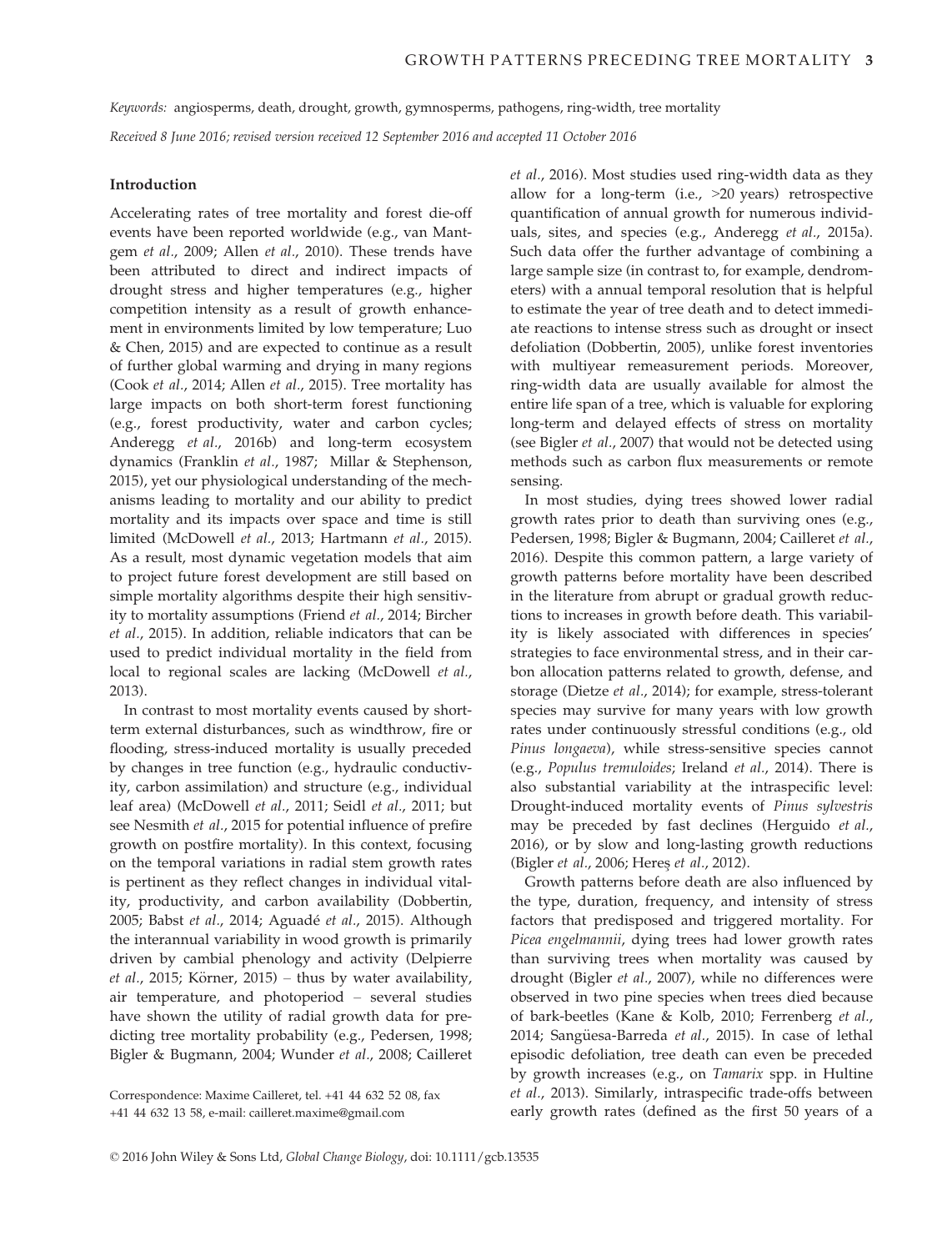tree's life) and longevity were commonly – but not consistently – observed (Bigler, 2016; but see Ireland et al., 2014), highlighting the potential disadvantage of investment in growth instead of defenses (Herms & Mattson, 1992; Rose et al., 2009).

Considering the multifactorial character of the mortality process (McDowell et al., 2011; Aguadé et al., 2015; Allen et al., 2015; Anderegg et al., 2015b), and the limited number of species and sites analyzed in most earlier studies, we lack a global, comprehensive appraisal of the changes in growth rates before mortality. This is especially relevant to the detection of variations among sources of mortality (e.g., drought, insect outbreak), environmental conditions, and species, and to the simulation of tree mortality using growth-based models (Bircher et al., 2015). Moreover, the available studies applied different methodologies to derive growth–mortality relationships (see Cailleret et al., 2016), which reduces the strength of meta-analyses. Thus, we compiled a new pan-continental tree-ring width database from published and unpublished datasets that include both dead and living trees growing at the same sites. We compare the growth rates between trees that died and those that survived stress events. In particular, we address the following questions: (i) Are there characteristic changes in recent radial growth prior to mortality? (ii) Did dead trees have higher growth rates when they were young than surviving trees? (iii) To what extent are these growth patterns affected by structure–function differences between gymnosperms and angiosperms, and by the shade and/or drought tolerance of a particular species? and (iv) Are these patterns different depending on the main cause of mortality?

We hypothesize, on the one hand, that short-term (i.e., <5 years) or no decline in growth before death will occur in case of severe biotic attack (especially barkbeetles), or in case of drought-induced embolism of xylem conduits that impedes water transport to the canopy and leads to tissue desiccation ('hydraulic failure' hypothesis; McDowell et al., 2011; Rowland et al., 2015). On the other hand, long-term growth reductions (i.e., >20 years) before mortality will be more likely in response to repeated and gradually increasing environmental stress such as shading or parasitism (e.g., mistletoe), where a slow deterioration of the water and carbon economy may lead to tree death because of a lack of nonstructural carbohydrates (NSC) to sustain metabolic processes like respiration or to build defense compounds ('carbon starvation' hypothesis; McDowell et al., 2011; Hartmann, 2015). Accordingly, we expect longer-term growth reductions in shade- and droughttolerant species than in stress-sensitive ones, and in gymnosperms than in angiosperms, especially due to the wider hydraulic safety margins of conifers (Choat et al., 2012). We also hypothesize that trees that died during a specific mortality event will show higher juvenile growth rates than surviving trees (Bigler, 2016).

## Materials and methods

## Tree-ring width database

We compiled tree-ring width data (RW; mm) from 58 published and unpublished studies dealing with tree growth and mortality and that satisfied the following constraints: (i) Mortality was mainly induced by stress, and not by abrupt abiotic disturbances such as windthrow, fire, or flooding that may kill trees irrespective of their vitality and growth (but see Nesmith et al., 2015); (ii) both dying and surviving trees were growing together at the same site; and (iii) all individual chronologies had been successfully cross-dated. Overall, the dataset analyzed here included 2970 dead and 4224 living trees growing at 190 sites mostly in North America and Europe in the boreal, temperate, and Mediterranean biomes (Fig. 1; Table 1; see details in Appendix S1).

The sampling approach varied widely across studies. Treering data were derived from cores or cross-sections taken at different sampling heights, from the base to eight meters of height. At 30 sites (15.8% of the sites), tree-ring data were only available for the outermost rings (i.e., partial data). Estimates of cambial age and measures of tree diameter at breast height (DBH) at the time of coring were missing for 58 (30.5%) and 21 (11.1%) sites, respectively, which renders these data inappropriate for our analyses. Trees can die during the growing season before ring formation is complete, which induces an incomplete outermost ring. As the precise (intra-annual) timing of tree death was not available, we did not consider the last ring of the dead trees. The year of death was defined as the year of formation of the outermost ring, and considered as a proxy (cf. Bigler & Rigling, 2013). At the site scale, tree mortality could be synchronous (all events occurring in one year), or spread in time over many years (the maximum range being >100 years; Appendix S1).

A total of 36 species were included in the database, which covered several gymnosperm and angiosperm families, although our dataset mainly included gymnosperms (64% of the species and 86% of the sites), with Pinaceae being the most represented family in terms of the number of species and sites sampled, followed by Fagaceae. Species life history strategies were characterized using two sets of shade and drought tolerance indices derived from Niinemets & Valladares (2006) and from the ForClim dynamic vegetation model (Bugmann, 1996; details in Appendix S2). In addition, species structural traits such as wood density (Chave et al., 2009), total and axial parenchyma (Rodríguez-Calcerrada et al., 2015; Morris et al., 2016), Huber value (ratio of conducting xylem area per supported leaf area; Xylem Functional Traits Database; Choat et al., 2012) as well as species' hydraulic safety margin (difference between minimum seasonal water potential measured in the field and the water potential causing 50% loss of xylem conductivity in the stem; Choat et al., 2012) were used to characterize species responses to drought (see Appendix S2).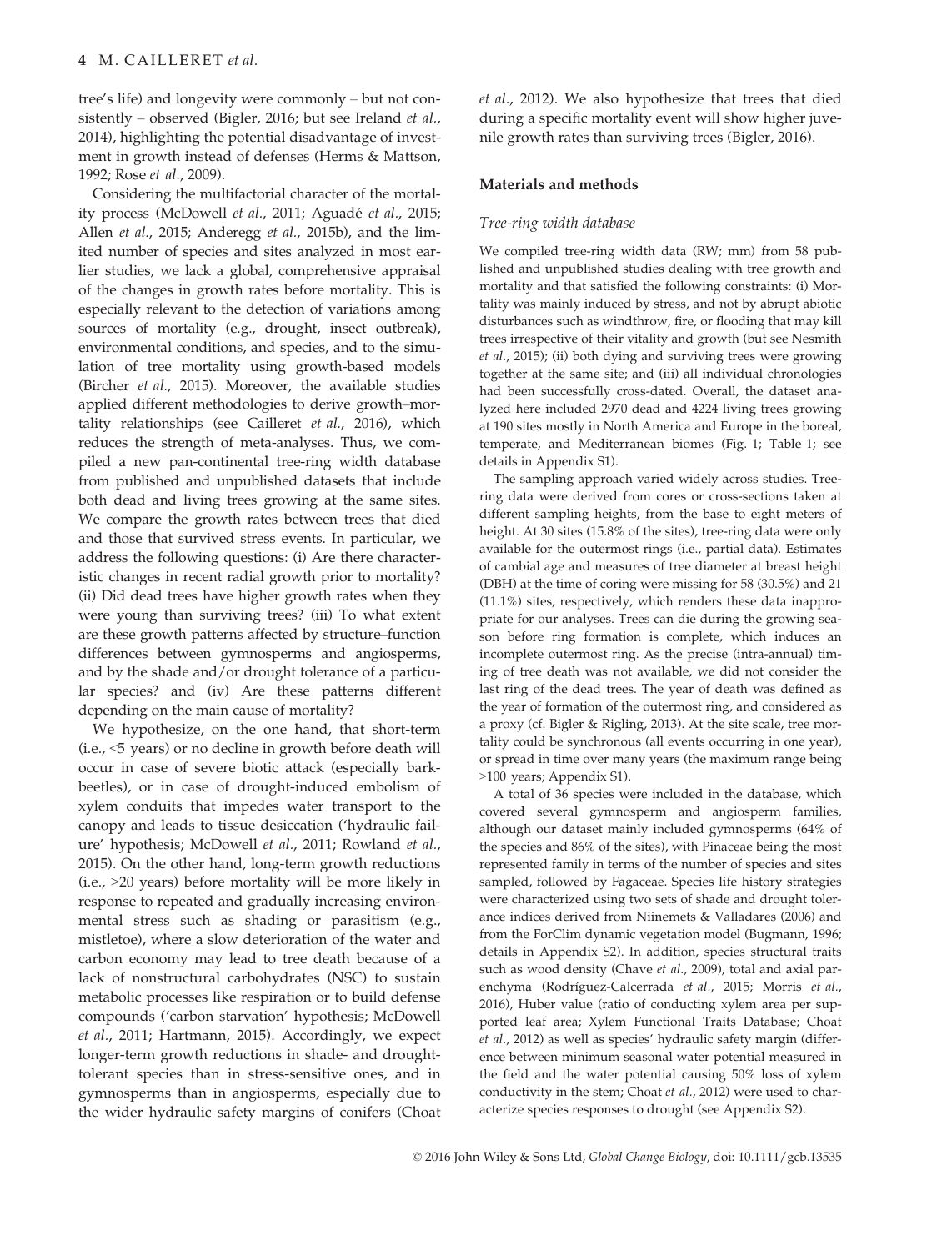## GROWTH PATTERNS PRECEDING TREE MORTALITY 5



Fig. 1 Geographic distribution of the sites included in the tree-ring database. Sites with similar species and mortality source in close geographic proximity (difference in latitude and longitude lower than 1°) were pooled to improve the clarity of the map; thus, the number of symbols does not equal to the number of sites considered here.

| Table 1 Main characteristics of the tree-ring database (ring-width data) compiled from 58 published papers and unpublished data |
|---------------------------------------------------------------------------------------------------------------------------------|
| (Appendix S1), showing details about the number of species and sites studied, the number of mortality events, and the number of |
| dying and surviving trees by group of mortality source                                                                          |

|                  |             | Drought | Drought + biotic | Biotic agents | Others |
|------------------|-------------|---------|------------------|---------------|--------|
| Species          | Angiosperms | 6       | 3                |               |        |
|                  | Gymnosperms | 12      | 6                | Q             | 8      |
| <b>Sites</b>     | Angiosperms | 10      |                  |               |        |
|                  | Gymnosperms | 65      | 28               | 43            | 27     |
| Mortality events | Angiosperms | 31      | 93               | 25            | 103    |
|                  | Gymnosperms | 301     | 252              | 318           | 373    |
| Dying trees      | Angiosperms | 151     | 160              | 86            | 191    |
|                  | Gymnosperms | 564     | 455              | 570           | 793    |
| Surviving trees  | Angiosperms | 143     | 565              | 354           | 293    |
|                  | Gymnosperms | 646     | 629              | 658           | 936    |

Note that we also considered 'surviving' information from dying trees (when they were still alive); thus, the number of 'surviving' sets of information is larger than the number of surviving trees.

# Growth patterns before mortality

We assumed that all deaths observed for each species within a given site and a given mortality year were consequences of the same mortality process, while deaths that differed in time could be the result of separate processes. Consequently, growth patterns were analyzed for each combination species, site, and mortality year, hereafter referred to as a 'mortality event'. Because of the variable methodologies used across sites, we standardized the data among studies to better detect consistent growth patterns. First, for each mortality event (m), we calculated annual growth ratios  $(g_m)$  between trees that died (dying tree) and conspecific trees that survived that specific mortality event (surviving tree) for their entire life

span up to the mortality year (Berdanier & Clark, 2016; Fig. 2). A  $g_m$  < 1 for a given year indicated that dying trees had lower growth rates than surviving ones. Analyzing this variable was useful to quantify relative changes in growth rate over time, which are better linked with mortality probability than absolute growth rates (Das & Stephenson, 2015), but also to remove potential biases due to differences in sampling schemes among studies (Cailleret et al., 2016). Second, to maximize sample size,  $g_m$  were calculated using RW data (1496) mortality events). RW data capture geometric and size effects (Bowman et al., 2013) that must be removed by adequate data standardization. Thus, we only considered surviving trees with a DBH similar to the dying tree measured at a given mortality year  $(\pm 2.5 \text{ cm})$ . In cases where none of the surviving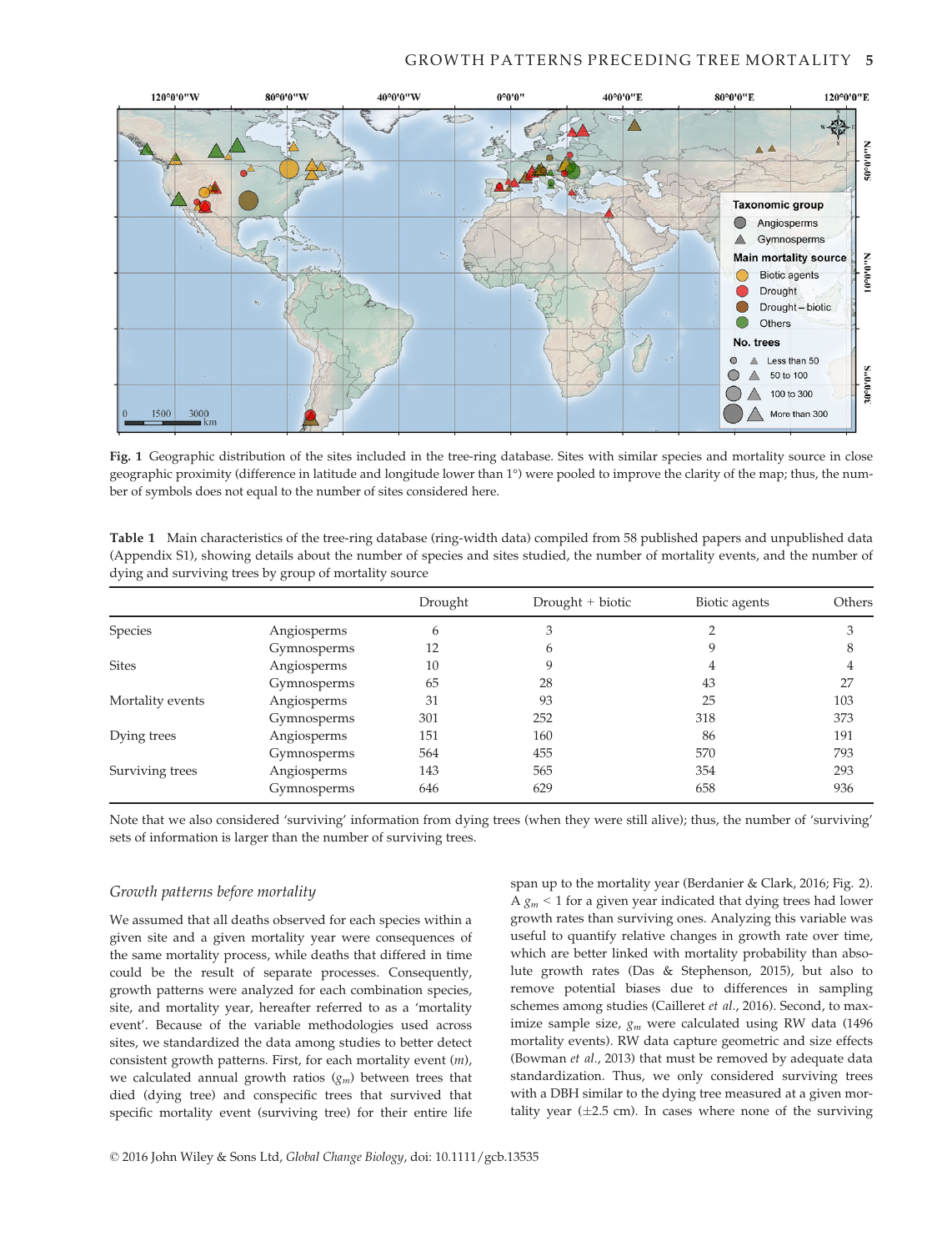trees fulfilled this condition, the corresponding mortality event was discarded (123 events were not considered). When not measured in the original study, DBH was estimated as twice the sum of all previous ring-width measurements. Direct age effects were not considered here assuming that senescence only marginally affects tree function (Mencuccini et al., 2014). Finally, to assess the dependency of the results to the growth data used,  $g_m$  values were also calculated using basal area increment (BAI;  $mm<sup>2</sup>$ ) for trees whose DBH was measured (1000 mortality events).

For each of the  $g_m$  time series, we calculated (i) the growth ratio for the year before death  $(g_{f,m}; f$  for final) and (ii) the duration of the continuous period with a  $g_m < 1$  before tree death ( $\Delta t_{g<1,m}$ ; in case of  $g_{f,m}$  < 1) or the duration of the continuous period with a  $g_m > 1$  before tree death ( $\Delta t_{g \ge 1,m}$ ; in case of  $g_{f,m} \geq 1$  (cf. Fig. 2).

## Early growth rate

At each site for which tree cambial age was available, and instead of focusing on growth patterns per se, we analyzed the ratio in mean RW calculated for the first 50 years of each tree's life between trees that died and trees that survived a given mortality event  $(g_{50,m})$ . A 50-year period has been used in previous studies linking longevity with growth rates during this period (see Ireland et al., 2014 and Bigler, 2016). To standardize the data and remove age effects, only surviving trees with an age comparable to the dying one were sampled  $(\pm 2 \text{ years})$ . When no surviving tree fulfilled this criterion, the corresponding mortality event was not considered. This approach has the advantage of using the growth information from surviving trees. However, as species-specific relationships between early growth rates and mortality risk can be affected by methodological choices (Bigler, 2016), we also assessed them (i) by varying the number of years used to calculate early mean RW (Appendix S3), (ii) using different age windows to sample surviving trees corresponding to each dead (Appendix S4), and (iii) with a method that is more commonly used, that is, by comparing the growth rate and longevity of dead trees only (Appendix S5).

#### Designation of the main factors that triggered mortality

The two major sources of mortality were determined for each site based on the expert assessment of the authors of each study, normally combining climatic analyses, growth and mortality data, and the presence/absence of biotic agents. For the present study, we grouped mortality sources into four groups: 'drought', 'biotic', 'drought and biotic', and 'others'. The first group corresponds to drought-induced mortality caused by a single or several drought events without obvious impact of biotic agents. The group 'biotic' includes sites in which mortality was induced primarily by biotic factors, including bark-beetle outbreaks, intense leaf or bud herbivory by insects, and/or fungal infection. In the third group, the impact of biotic agents (including mistletoes and wood-borers) was associated with drought. Finally, the group 'others' included snow break, frost events, high competition intensity, and cases in which mortality was induced by a combination of causes without a clear preponderating factor or, simply, where mortality causes were not specified. The proportion of mortality events was uniformly distributed among these four classes ranging from 31.4% to 22.2% for the groups 'others' and 'drought', respectively (Table 1).

#### Statistical analyses

As the frequency distributions of  $g_{f,m}$  and  $g_{50,m}$  were rightskewed and long-tailed, that is, most of the values ranged between 0 and 2 but values exceeding 100 were possible



Fig. 2 Example of time series in growth ratio before mortality (dying/surviving trees) calculated for Quercus petraea trees growing at the site 'Runcu' (Romania; A.M. Petritan et al. unpublished dataset) for three different mortality events (1: 2009; 2: 2000; and 3: 2010). The duration of the period with reduced or increased growth before death ( $\Delta t_{g>1,m}$  and  $\Delta t_{g>1,m}$ , respectively, in arrows), and the growth ratio the year before death  $(g<sub>fm</sub>)$  were used to quantify recent changes in growth rates. [Colour figure can be viewed at wileyonlinelibrary.com]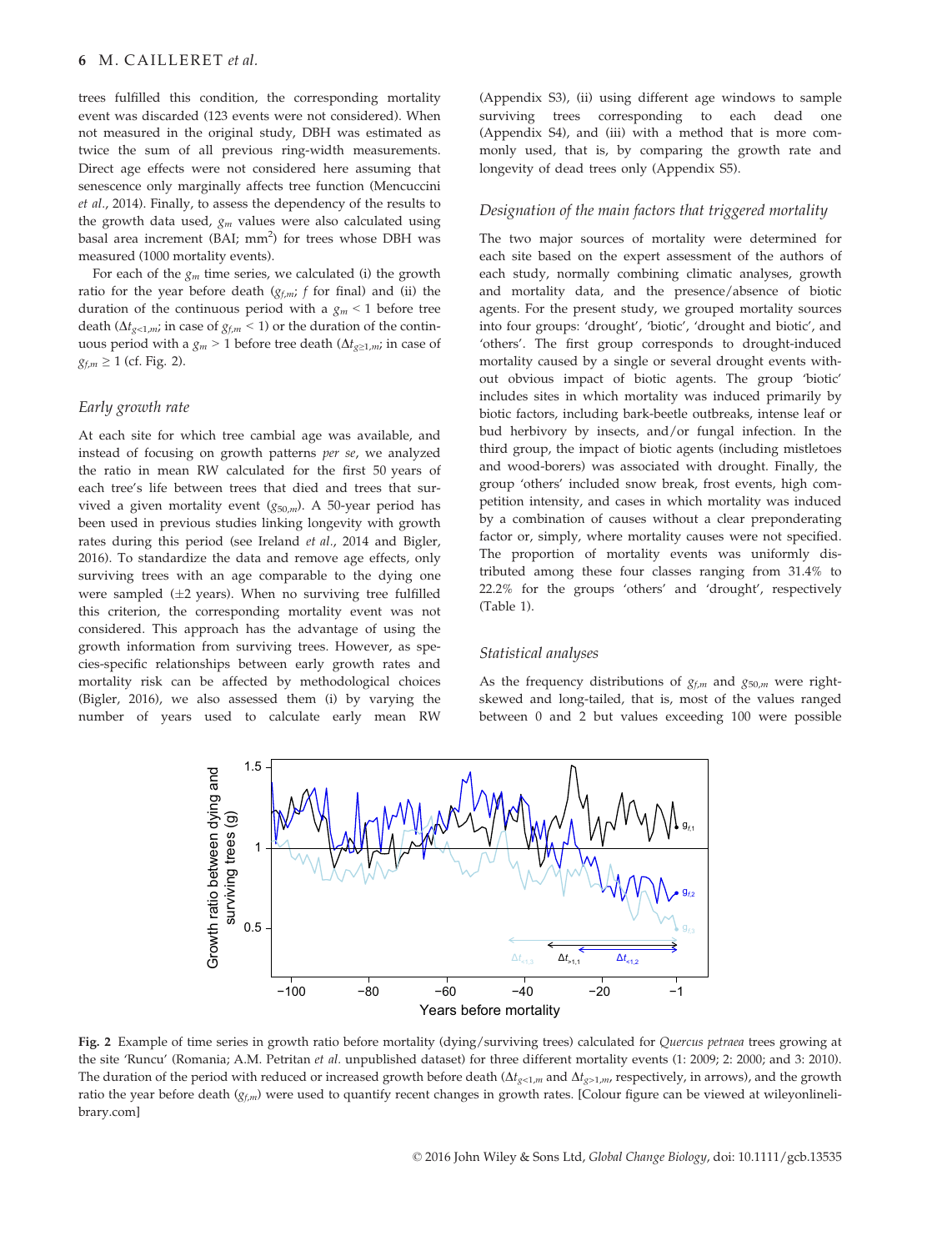when RW values of living trees ~0.01 mm, and as the distribution in  $\Delta t_m$  was not normal, we analyzed median rather than mean values for interpreting 'average' growth patterns. To explore how growth variables differed among species groups (gymnosperms vs. angiosperms) and mortality sources (drought, drought and biotic, biotic, others), we fitted a generalized linear mixed model for  $\Delta t_{m}$ , and two linear mixed models for  $g_{f,m}$  and  $g_{50,m}$ , considering these categorical components as fixed effects. The variables  $g_{f,m}$  and  $g_{50,m}$  were log-transformed to better satisfy normality of the residuals, and we used a Poisson model with a log-link function for  $\Delta t_m$  as this response variable represents count data (see Bolker et al., 2009). As these variables may change among species and sites irrespective of the fixed effects, random effects were estimated for the intercept with site as grouping factor.

The variation among sites was not examined itself as we lack specific information on their environment (e.g., climate, soil, forest type). However, aggregating the conditional means of the generalized and linear mixed models by species allowed for estimating the variation in growth variables within and among species (e.g., with species drought tolerance) irrespective of their group and of the mortality source. As data on life history and structural traits were not available for every species, these variables were not included as fixed effects in the models to avoid loss of statistical power. Interactions among species groups and mortality sources were not considered in the final models as model fit was reduced in their presence (higher AIC, Akaike Information Criterion). Type-III chisquares and type-II sum of squares variance analyses were used to estimate the respective impact of species group and source of mortality on  $\Delta t_m$  as well as on  $g_{f,m}$  and  $g_{50,m}$ , respectively. Coefficients of determination were used to assess the percentage contribution of fixed effects alone  $(R^2 \text{ marginal})$ and both fixed and random effects  $(R^2 \text{ conditional})$  for explaining the variability in growth patterns (Nakagawa & Schielzeth, 2013).

Finally, resampling procedures were used to assess the dependency of mixed models estimates to the properties of the calibration dataset and to account for the heterogeneity in the number of mortality events per site and per species. For each species, we randomly sampled 21 or 17 mortality events (medians in the database for recent and early growth rates, respectively) with replacement. Depending on the species, the information from a given mortality event could be either replicated (when sample size was low, e.g., for Nothofagus dombeyi) or excluded (e.g., for Quercus rubra). This sampling procedure was repeated 500 times and mixed-effects models were fitted to each of these 500 datasets. With this approach, each species has the same weight in the calibration dataset and contributes to the same extent to the model estimates. We also generated 500 different datasets with a bootstrap resampling approach. In that case, the number of mortality events was identical to the original dataset but they were randomly selected with replacement, irrespective of the site or species. Mixed models fitting and selection and variance analyses were performed using the packages lme4, lmerTest,  $MuM$ In, and car of the open-source software  $R$  (R Development Core Team 2015).

#### Results

#### Change in growth rates before mortality

In 83.9% of the mortality events, dying trees showed reduced growth rates prior to death compared with surviving trees  $(g_{f,m} < 1)$ . This reduction was frequently substantial and lasted for many years (Fig. 3a). On average, growth of dying trees in the year before mortality  $(g_{f,m})$  was ca. 40% of the growth of surviving trees with a similar DBH (median in RW  $g_{f,m}$  = 0.42), but  $g_{f,m}$  was highly variable among mortality events (Fig. 4). The distribution of  $g_{f,m}$  was rightskewed with highest frequencies between 0.1 and 0.3 (Fig. 4) and did not significantly change with the approach used to sample surviving trees (Appendix S6). The duration of the period with reduced growth of dying trees  $(\Delta t_{g<1,m})$  was highly variable from 1 to 100 years in 96% of the mortality events, and followed an exponential-like probability density function with a median of 19 years. Around 17% of the mortality events showed a  $\Delta t_{\infty}$   $\leq$  5 years, and 15% showed a decline period >50 years. Similar results were obtained using BAI data (Appendix S7), but median values of  $g_{fm}$  (0.39) and  $\Delta t_{\infty1,m}$  (18 years) were slightly lower than with RW data. Finally, in 241 mortality events (16.1%), dying trees had higher RW than surviving ones the year before death ( $g_{f,m} \geq 1$ ). For these mortality events, the increase in growth was much more recent, as the median of  $\Delta t_{g\geq 1,m}$  was 4 years (Fig. 4).

# Differences in growth patterns before mortality across species groups and mortality sources

The variation in  $g_{f,m}$  and  $\Delta t_m$  was high within species groups and mortality groups, with the same order of magnitude as the variation within species and sites (quantile coefficients of dispersion; Appendix S8). As a consequence, the fixed effects considered in the generalized and linear mixed models explained only a small part of the variance in  $g_{f,m}$  and  $\Delta t_m$  ( $\mathbb{R}^2$ ) marginal =  $0.06$  and  $0.03$ , respectively); however, significant differences among species groups and mortality sources could be detected (Table 2). Intersite variability explained a larger part of the variance  $(R^2)$ conditional  $= 0.18$  and  $0.26$ ) that could be related to interspecific differences in shade and drought tolerance (within species group). Results of the generalized and linear mixed models were consistent regardless of the data source (RW or BAI data; Appendix S9), regardless of the properties of the calibration dataset in terms of the distribution of mortality events per site and species (Table 2 and Appendix S10), and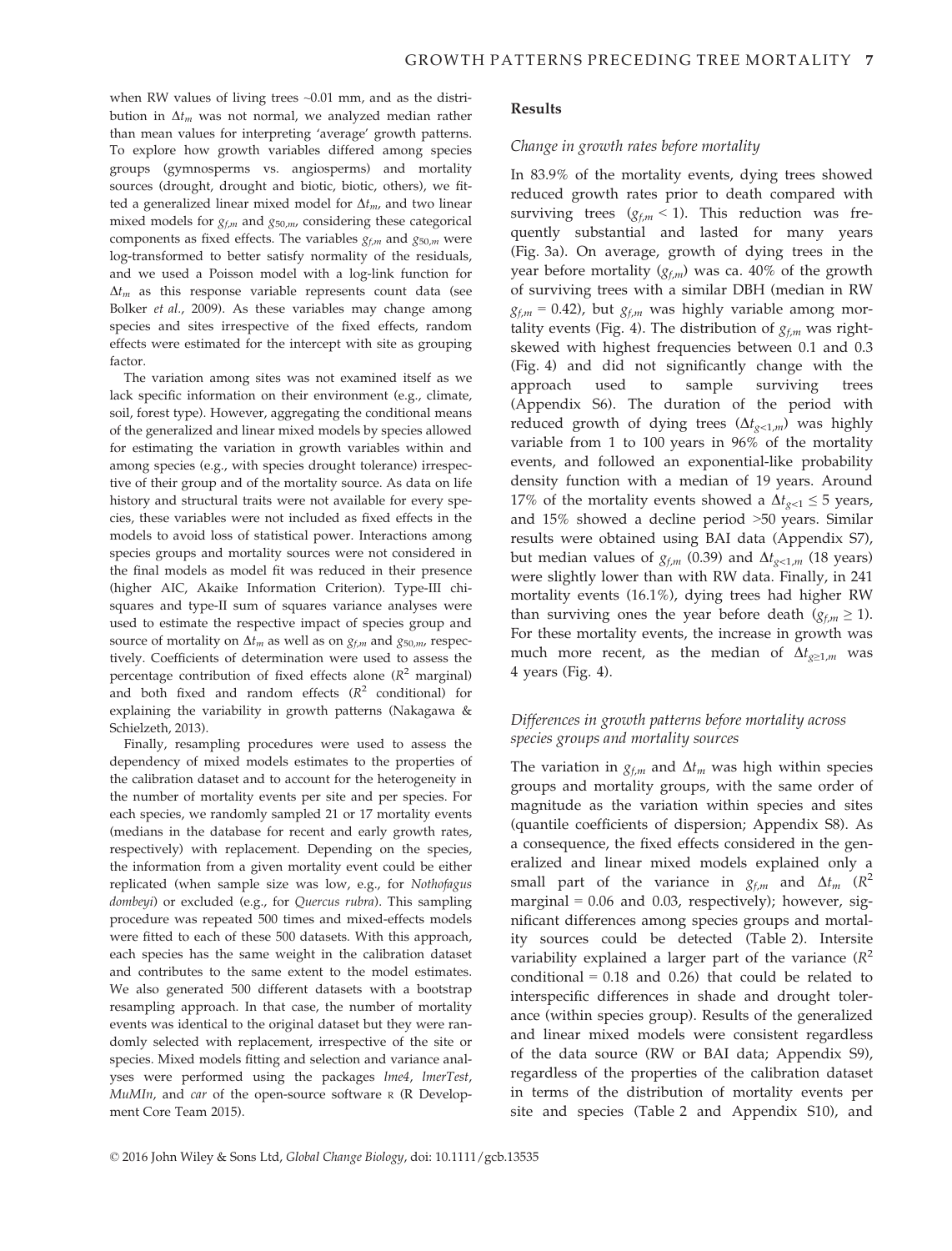

Fig. 3 (a) Temporal change in growth ratio between dying and surviving trees before mortality and (b) ontogenetic change in growth ratio calculated using ring-width data (RW) and considering all mortality events. Shaded areas represent the 95% confidence intervals of the medians from bootstrapping (1000 resamplings). [Colour figure can be viewed at wileyonlinelibrary.com]

regardless of whether dying trees were grouped per mortality year or not (Appendix S11).

In case of drought-induced mortality, the median in RW  $g_{f,m}$  and  $\Delta t_m$  predicted by the mixed-effects models was 0.42 and 19 years, respectively (Fig. 5a), identical to the values obtained when considering all sources of mortality. Relative to cases in which drought was the main source of mortality,  $\Delta t_m$  and  $g_{f,m}$  did not significantly differ when drought was associated with biotic agents. Growth reductions, however, tended to be shorter and more intense (lower  $\Delta t_m$  and higher  $g_{f,m}$ , respectively), when trees were killed by biotic agents alone ( $P < 0.1$ ; Table 2) and, particularly, when trees were attacked by bark-beetles  $(P < 0.05)$ ; Appendix S12). Trees that died because of other factors (including interindividual competition) showed the longest and strongest period of reduced growth before death (predicted median in  $\Delta t_m = 24$  years and in  $g_t$  $_m = 0.29$ ; Fig. 5a; Table 2).

Considering all sources of mortality, the period with reduced growth was longer and the associated reduction in growth was stronger for gymnosperms than for angiosperms (predicted medians  $\Delta t_m = 22$  and 16 years, and  $g_{f,m} = 0.41$  and 0.53, respectively; Table 2; Fig. 5b) and, to a lower extent, for 'non-Quercus' angiosperms relative to Quercus species (Appendix S13). Interestingly, this trend occurred whatever the mortality source, as there was no significant interaction between the effects of species group and mortality source (higher AIC of the mixed models when interactions were included).

# Species characteristics associated with growth patterns before mortality

At the species level, long-term reductions in growth (high  $\Delta t_m$ ) were mainly observed for shade-tolerant angiosperms, shade- and drought-tolerant gymnosperms, gymnosperms with low wood density, and species with a low amount of wood parenchyma (especially axial parenchyma for angiosperms; ray parenchyma for gymnosperms) (Table 3a). Results were similar when only drought-induced mortality was considered. In this case, gymnosperms with a low Huber value were also characterized by long-term growth reductions before mortality (Table 3b).

Strong reductions in growth before death (low  $g_{f,m}$ ) were detected for species with a low amount of wood parenchyma, for shade-tolerant angiosperms, and for species with high hydraulic safety margin (Table 3a). In case of drought-induced mortality, gymnosperms with low Huber values had also stronger growth reductions (Table 3b). The relationship between  $g_{f,m}$  and species drought tolerance was inconsistent, as opposite trends were found for gymnosperms and angiosperms and results differed depending on whether the tolerance indices used were derived from Niinemets & Valladares (2006) or from ForClim (Table 3b).

## Early growth rates

Dying trees tended to have lower averaged early growth rate than conspecific surviving ones, especially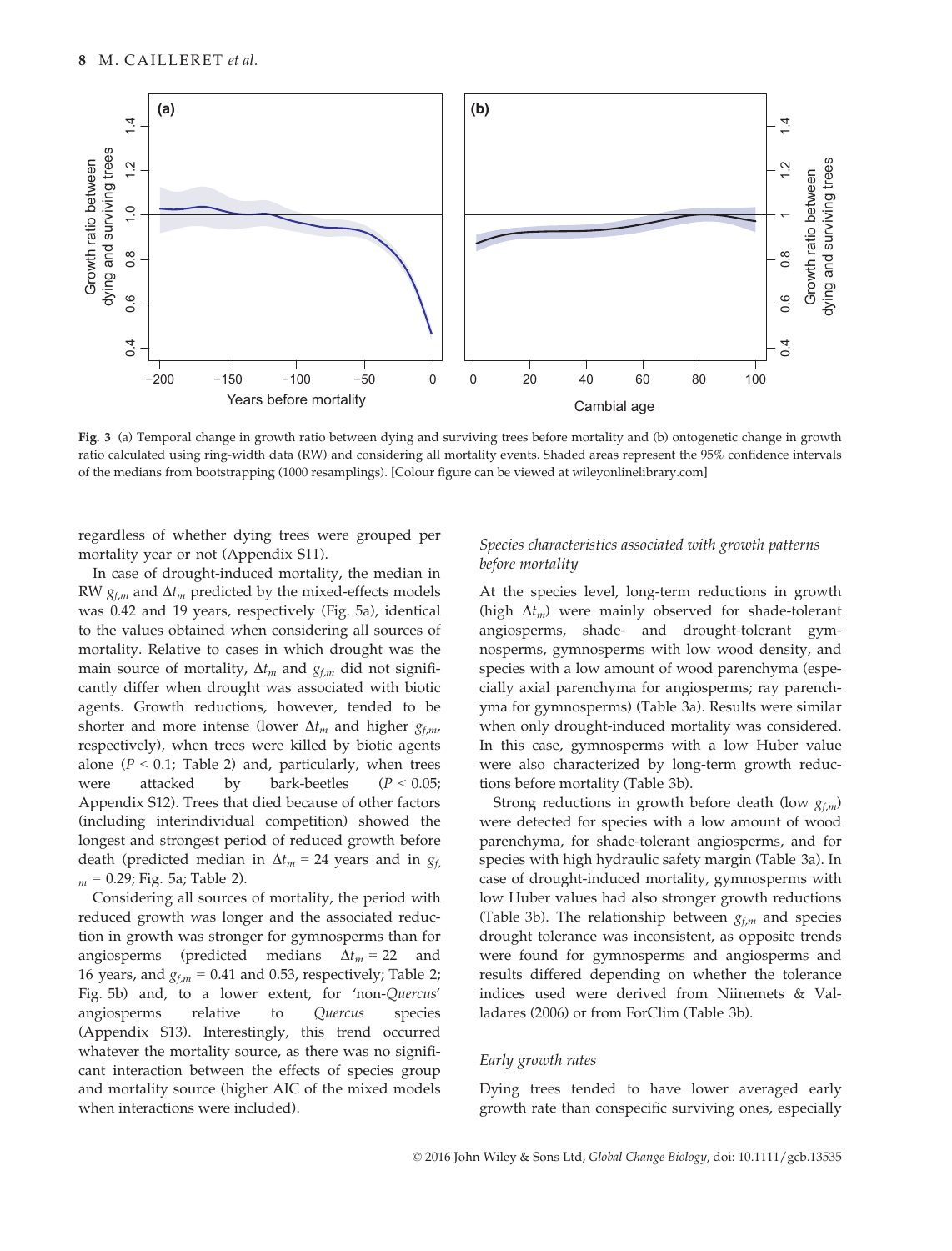

Fig. 4 Distribution of the duration of the period with reduced or increased growth before death (a;  $\Delta t_{\rm gcl,m}$  and  $\Delta t_{\rm gcl,m}$  respectively), and the growth ratio the year before death (c;  $g_{fm}$ ) and both variables (b) calculated using ring-width data. Moving from blue to yellow to red indicates increasing density of mortality events. Red dotted lines plotted on histograms represent median values ( $\Delta t = 17$  years;  $g_f = 0.42$ .

when a short time period is used to calculate mean juvenile growth rate (Fig. 3b). Considering the first 50 years of a tree's lifetime as representative of its juvenile phase, this trend was observed in 58.6% of the mortality events ( $g_{50,m}$  < 1; 361/617), but the median in  $g_{50}$ ,  $<sub>m</sub>$  was around 0.93 and was not significantly different</sub> from one ( $P > 0.1$ ).

Significant differences among mortality groups were highlighted by the generalized linear mixed models. Early growth ratio was highest when mortality was caused by drought alone, and lowest when it was induced by drought combined with biotic agents and by other factors. These differences were significant using  $g_{50,m}$  (Table 2), and also by averaging early growth rate over different time windows (the number of years fixed across species or as a function of species life span; Appendix S3). There was a tendency toward higher early growth ratio for gymnosperms than for angiosperms, but this result was not consistent when comparing different approaches to define the early growth ratio (Appendix S3).

Considering all sources of mortality,  $g_{50,m}$  showed a negative relationship with species shade tolerance (both species groups; according to ForClim's parameters) and with wood density and the hydraulic safety margin in gymnosperms (Table 3a). The same trends were observed in case of drought-induced mortality, while for angiosperms  $g_{50,m}$  was positively related to their hydraulic safety margin and negatively linked with their wood density (Table 3b).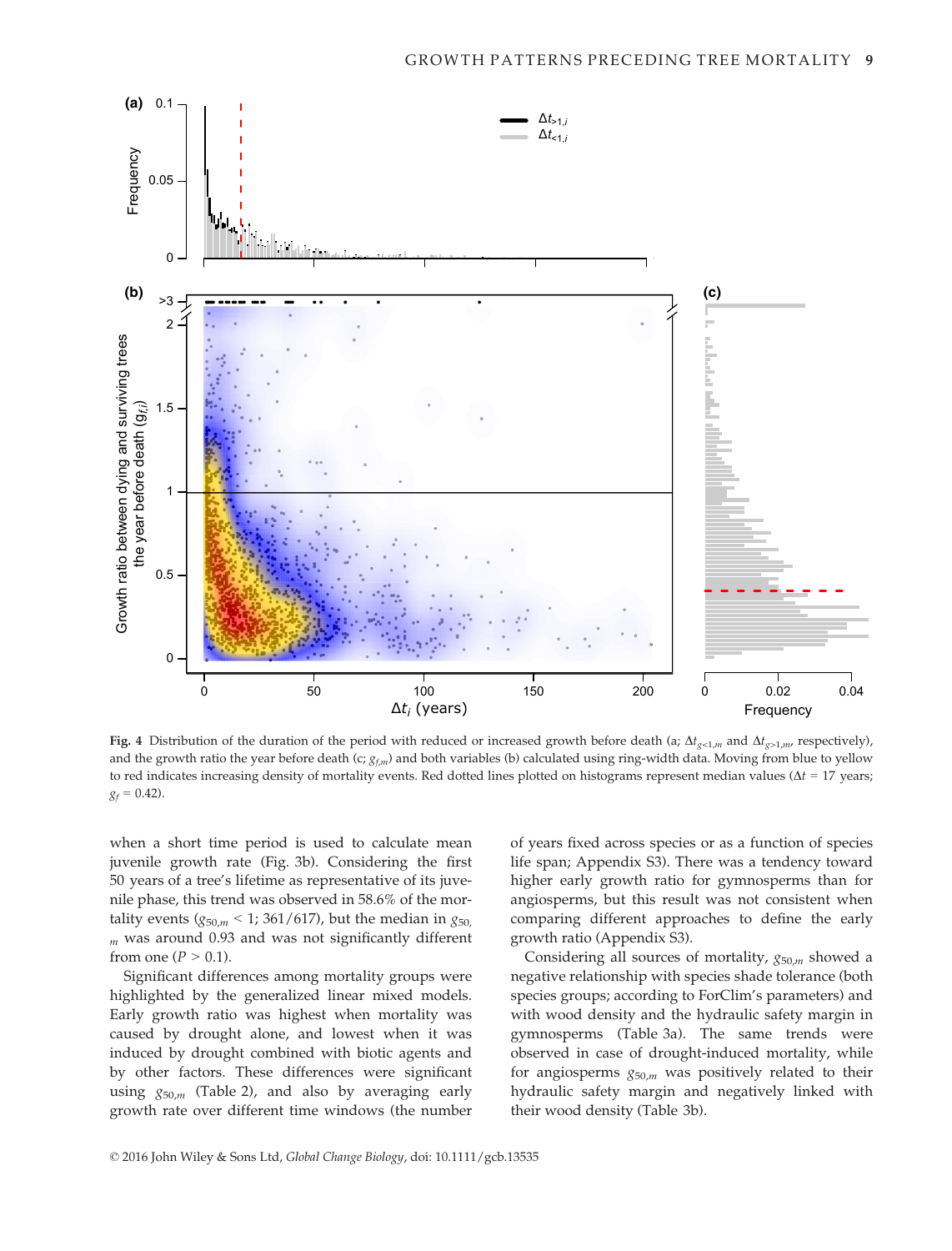| Table 2 Summary of the fitted generalized and linear mixed-effects models for the duration of the period with reduced/increased                             |
|-------------------------------------------------------------------------------------------------------------------------------------------------------------|
| growth before death $(\Delta t_m)$ , the growth rate of dying trees relative to surviving trees the year before death $(g_{\ell m})$ , and the growth ratio |
| calculated for the first 50 years of each tree's life $(g_{50,m})$                                                                                          |

|                              | Duration of the period with reduced/<br>increased growth $(\Delta t_m;$ chi-sq.) RW,<br>$n = 1496$ | Growth ratio the year before<br>death $(g_{f,m}; \text{sum sq.}) \log(\text{RW})$ ,<br>$n = 1496$ | Early growth ratio $(g_{50,m};$ sum<br>sq.) $log(RW)$ , $n = 617$ |
|------------------------------|----------------------------------------------------------------------------------------------------|---------------------------------------------------------------------------------------------------|-------------------------------------------------------------------|
| Species group $(df = 1)$     | $9.33**$                                                                                           | $5.60**$                                                                                          | $0.25$ (ns)                                                       |
| Mortality group ( $df = 3$ ) | $9.67*$                                                                                            | $19.26***$                                                                                        | $1.58*$                                                           |
| Intercept                    | $2.43***$ [2.09 to 2.52]                                                                           | $-0.62***$ [-0.70 to -0.38]                                                                       | $0.02$ (ns) [-0.08 to 0.11]                                       |
| Gymnosperms                  | $0.57**$ [0.28 to 0.71]                                                                            | $-0.28**$ [ $-0.47$ to $-0.17$ ]                                                                  | $0.09$ (ns) [-0.01 to 0.18]                                       |
| Drought-Biotic               | $0.08$ (ns) [-0.21 to 0.47]                                                                        | $0.13$ (ns) [-0.14 to 0.29]                                                                       | $-0.21**$ [ $-0.29$ to $-0.07$ ]                                  |
| Biotic agents                | $-0.30$ (*) $[-0.51$ to 0.10]                                                                      | $0.22*$ [0.02 to 0.44]                                                                            | $-0.10$ (ns) [ $-0.17$ to 0.01]                                   |
| Others                       | $0.31$ (*) [0.00 to 0.68]                                                                          | $-0.28**$ [ $-0.53$ to $-0.09$ ]                                                                  | $-0.21$ <sup>*</sup> $[-0.36 \text{ to } -0.06]$                  |
| $R^2$ marginal               | 0.03                                                                                               | 0.06                                                                                              | 0.03                                                              |
| $R^2$ conditional            | 0.26                                                                                               | 0.18                                                                                              | 0.22                                                              |

All variables were calculated using ring-width data (RW). A Poisson model was used for  $\Delta t_{mv}$  while linear models were fitted to log-transformed  $g_{f,m}$  and  $g_{50,m}$  values.

Top: For  $\Delta t_{\rm m}$ , chi-square values and significance levels of the chi-square tests of the variable effects are shown, which were derived from type-II variance analysis. Sum of squares and significance levels of the variable effects on  $g_{f,m}$  and  $g_{50,m}$  were calculated using type-III variance analysis.

Center: Estimates of regression coefficients, significance levels (in brackets), and 95% confidence intervals of regression coefficients (in square brackets). The intercept corresponds to the reference species group (angiosperms) and the reference mortality source (drought). Confidence intervals were calculated based on mixed-effects models fitted to 500 different datasets generated using a random sample of 21 or 17 mortality events per species with replacement (medians in the database for recent and early growth ratios, respectively).

Bottom:  $R^2$  marginal and  $R^2$  conditional indicate the variance explained by fixed effects and by both fixed and random effects, respectively.

 $n$ , the number of mortality events considered in each model; df, degrees of freedom.

(ns) not significant; (\*)  $P < 0.1$ ; \* $P < 0.05$ ; \*\* $P < 0.01$ ; \*\*\* $P < 0.001$ .



Fig. 5 Differences in the distribution of the growth ratio the year before death  $(q_t)$  and the duration of the period with reduced or increased growth  $(\Delta t)$  predicted by the generalized and linear mixed models among groups of mortality sources (a) and between angiosperms and gymnosperms (b). 50% of the values are included in the convex polygons (bags) whose center (median) is represented by the large dots.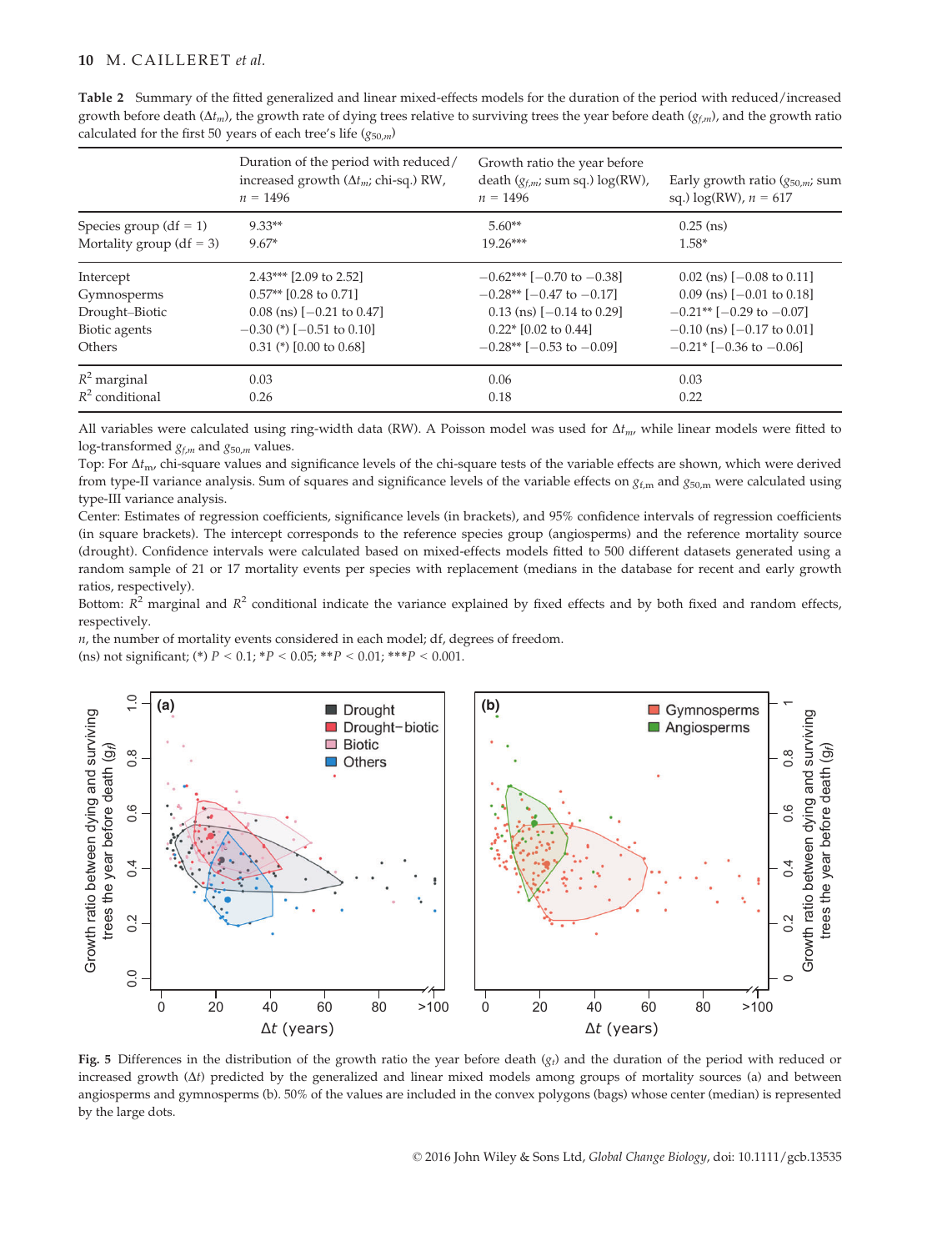|                               | no.<br>species |    | Duration of the period<br>with reduced/increased<br>growth $(\Delta t_m; RW)$ |                  | Growth ratio the year<br>before death $(g_{f,m}; \log$<br>RW) |                  | no.<br>species |    | Early growth ratio $(g_{50})$<br>$_m$ ; log RW) |                  |
|-------------------------------|----------------|----|-------------------------------------------------------------------------------|------------------|---------------------------------------------------------------|------------------|----------------|----|-------------------------------------------------|------------------|
|                               | А.             | G. | A.                                                                            | G.               | А.                                                            | G.               | А.             | G. | А.                                              | G.               |
| (a) All mortality sources     |                |    |                                                                               |                  |                                                               |                  |                |    |                                                 |                  |
| <b>Huber Value</b>            | 4              | 10 | 0.05                                                                          | $-0.01$          | 0.04                                                          | $(+)$ 0.03*      | 2              | 7  | <b>NA</b>                                       | 0.01             |
| Hydraulic safety margin       | 7              | 12 | 0.01                                                                          | $-0.01$          | $(-)$ 0.19 <sup>*</sup>                                       | $(-)$ 0.03*      | 5              | 8  | $-0.08$                                         | $(-)$ 0.06*      |
| Wood density                  | 12             | 20 | $-0.05$                                                                       | $(-)$ 0.07***    | $-0.05$                                                       | $-0.01$          | 6              | 14 | 0.01                                            | $(-)$ 0.03 $(*)$ |
| Total parenchyma              | 7              | 12 | 0.02                                                                          | $(-) 0.04*$      | $(+)$ 0.42**                                                  | $(+)$ 0.05**     | 4              | 8  | 0.13                                            | $-0.02$          |
| Axial parenchyma              | 7              | 3  | $(-)$ 0.17 $(*)$                                                              | NA               | $(+)$ 0.48**                                                  | <b>NA</b>        | 4              | 8  | $-0.06$                                         | $-0.01$          |
| DrTol NV06                    | 10             | 20 | $-0.04$                                                                       | $-0.01$          | $(+)$ 0.30**                                                  | $-0.01$          | 4              | 13 | 0.07                                            | $-0.01$          |
| DrTol FC                      | 12             | 15 | $-0.03$                                                                       | $(+)$ 0.01 $(*)$ | $-0.05$                                                       | $-0.01$          | 6              | 11 | $-0.08$                                         | 0.00             |
| ShTol NV06                    | 10             | 20 | $(+)$ 0.20 $*$                                                                | $(+)$ 0.01 $(*)$ | $(-)$ 0.32**                                                  | $-0.00$          | $\overline{4}$ | 13 | 0.01                                            | $-0.01$          |
| ShTol FC                      | 12             | 15 | $-0.01$                                                                       | $(+)$ 0.02 $(*)$ | $(-)$ 0.28**                                                  | $-0.00$          | 6              | 10 | $-0.21$ (*)                                     | $(-)$ 0.06*      |
| (b) Drought-related mortality |                |    |                                                                               |                  |                                                               |                  |                |    |                                                 |                  |
| Huber value                   | 3              | 6  | <b>NA</b>                                                                     | $(-)$ 0.25***    | <b>NA</b>                                                     | $(+)$ 0.08*      | $\overline{2}$ | 4  | <b>NA</b>                                       | $-0.02$          |
| Hydraulic safety margin       | 5              | 9  | $-0.06$                                                                       | $-0.00$          | $-0.07$                                                       | $(-)$ 0.03 $(*)$ | 4              | 7  | $(+)$ 0.36*                                     | $(-) 0.11*$      |
| Wood density                  | 9              | 12 | $-0.06$                                                                       | $(-)$ 0.12***    | 0.05                                                          | 0.00             | 4              | 9  | $(-) 0.40*$                                     | $(-)$ 0.26***    |
| Total parenchyma              | 5              | 6  | $-0.06$                                                                       | $(-)$ 0.29***    | 0.00                                                          | $(+)$ 0.21***    | 3              | 4  | NA                                              | $-0.00$          |
| Axial parenchyma              | 5              | 3  | $(-) 0.32^*$                                                                  | NA               | $(+)$ 0.74***                                                 | <b>NA</b>        | 3              | 4  | <b>NA</b>                                       | $(-) 0.18^*$     |
| DrTol NV06                    | 7              | 11 | $-0.07$                                                                       | $-0.01$          | $(+)$ 0.27 <sup>*</sup>                                       | $-0.01$          | 3              | 8  | <b>NA</b>                                       | $(-)$ 0.05 $(*)$ |
| DrTol FC                      | 9              | 8  | 0.04                                                                          | $(+)$ 0.15***    | 0.02                                                          | $(-)$ 0.11**     | 4              | 6  | 0.05                                            | $-0.02$          |

**Table 3** Summary of the relationships between  $\Delta t_m$ ,  $g_{f,m}$ , and  $g_{50,m}$ , and species characteristics (sign in brackets; adjusted  $R^2$ ; and significance of the relationship) for angiosperms (A.) and gymnosperms (G.)

For each species-specific variable, linear models were fitted to the conditional means (random effect of the site aggregated by species) of the generalized and linear mixed models.  $g_{f,m}$  and  $g_{50,m}$  were log-transformed. Models were not fitted (NA) when data were available for fewer than four species (no. species).

The hydraulic safety margin was measured at water potential corresponding to 50% loss of xylem conductivity. Drought and shade tolerance parameters (DrTol and ShTol) were available from Niinemets and Valladares (2006; NV06) and from the ForClim forest model (Bugmann, 1996; FC).

Significant relationships are in boldface. (\*)  $P < 0.1$ ; \*P  $< 0.05$ ; \*\*P  $< 0.01$ ; \*\*\*P  $< 0.001$ . (-): negative relationship; (+): positive relationship.

#### Discussion

Based on a new tree-ring width database from temperate, boreal, and Mediterranean forests, our analysis shows that tree mortality is preceded by a growth reduction in ~84% of the mortality events, and supports our initial hypothesis, that is, the decrease in growth before death is most likely stronger and longer for various stress-tolerant gymnosperms than for some angiosperms, and also longer when trees are affected by repeated, mild, but gradually increasing environmental stress such as shading rather than by a severe attack of biotic agents.

# General growth patterns before mortality

Our synthesis supports that dying trees commonly show lower growth rates prior to death than surviving ones ( $g_{f,m}$  < 1). Considering all mortality events, the decrease in growth the year before death averaged ~60% (median in  $g_{f,m}$  ~ 0.4). This substantial growth reduction may have been overestimated because of the reduction in the competitive ability of dying trees, which may have benefited the growth of surviving individuals (Cavin et al., 2013). However, this effect was compensated, at least partially, by the fact that the group of 'surviving' trees at a given mortality event may include trees with reduced growth that died shortly after the event. Although growth reductions before mortality are nearly universal, our results show that they can be abrupt or gradual, and the duration of the period with reduced growth  $(\Delta t_m)$  was highly variable, ranging from 1 to 100 years in 96% of the cases. Overall, 62% of the mortality events showed reduced growth 5–50 years preceding tree death, consistent with previous studies (e.g., ~5 years in Bond-Lamberty et al. 2014; 6–12 years in Wyckoff & Clark, 2002; 10–15; years in Ogle et al., 2000; ~15 years in Camarero et al., 2015; ~30 years in Macalady & Bugmann, 2014). These results confirm that trees can survive a long time with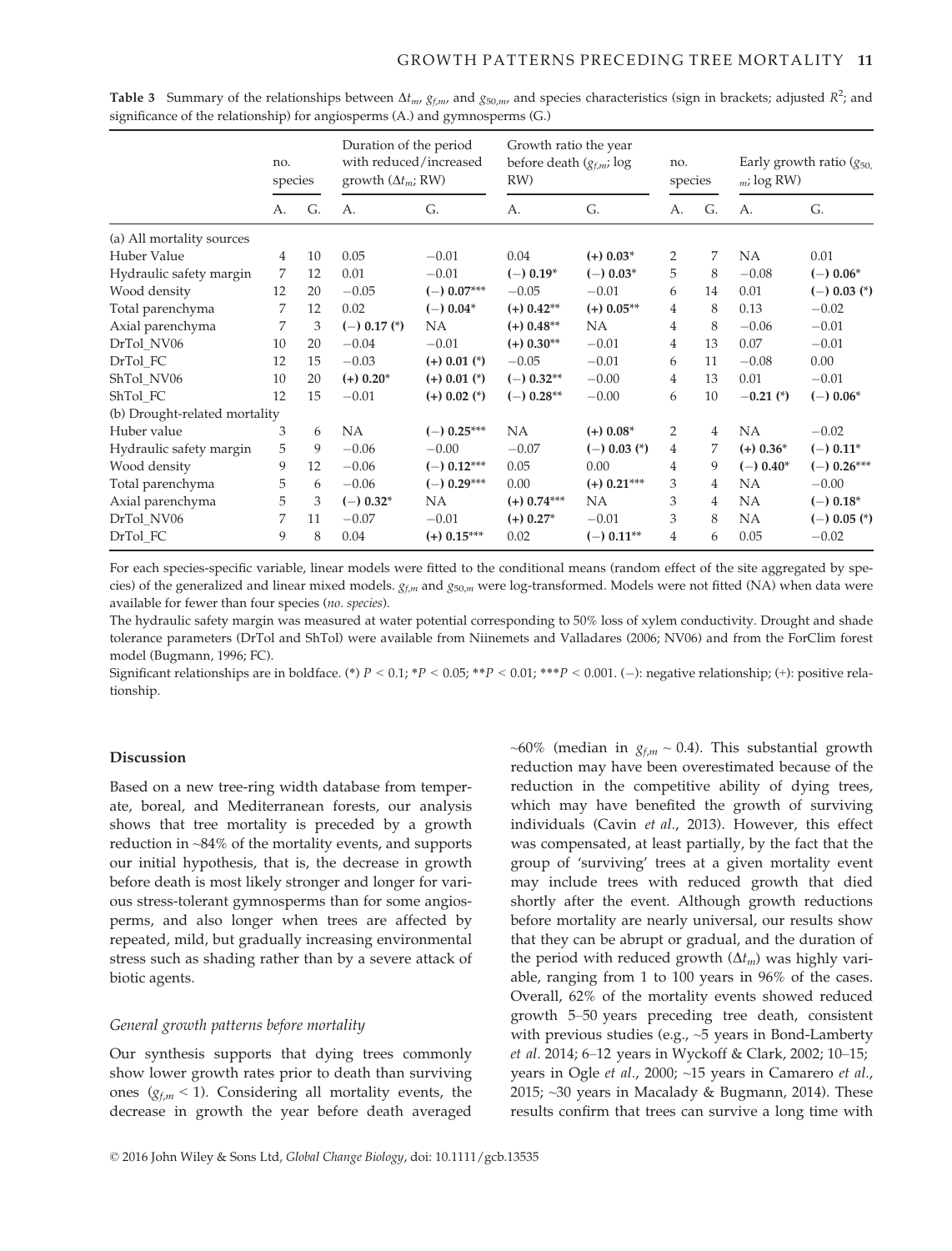low growth, and emphasize the role of accumulated stress or slow-acting processes (e.g., competition) in tree mortality (Das et al., 2008). However, it is noticeable that in 18% of the mortality events, trees died after a fast (≤5 years) growth decline in comparison with trees that survived, highlighting quick tree responses to intense stress. In 19% of the mortality events, trees died after experiencing only a slight decrease or even a short-term increase in growth  $(g<sub>fm</sub> > 0.9)$ . Similar observations are rather rare in the literature (but see Ferrenberg et al., 2014; Rowland et al., 2015; Berdanier & Clark, 2016; Herguido et al., 2016) and indicate either that radial growth can be prioritized until the point of death irrespective of environmental stress, or that stress can be strong enough to kill trees without any impact on the carbon budget and its allocation to growth.

In addition to this general pattern, a wide range of growth patterns ( $\Delta t_m$  and  $g_{f,m}$ ) within mortality sources, within species, and within sites was observed. This variability likely reflects (i) the classification of mortality into four broad groups, disregarding the multifactorial character of mortality in many cases and the inherent complexity of mortality processes (Allen et al., 2015; Anderegg et al., 2015b), (ii) the difficult and somewhat arbitrary identification of the sources of mortality and quantification of their respective role under field conditions, and (iii) the high spatiotemporal heterogeneity in microclimate, soil, and stand density conditions and pressure from biotic agents within some sites. Even though most of the variability in  $\Delta t_m$  and  $g_{f,m}$  was not explained by the categorical variables considered here (low variance explained by the generalized and linear mixed models), the high dimensionality of the tree-ring database in terms of sample size, diversity of species, and mortality causes allowed us to detect differences among these groups. Considering that the outputs of the generalized and linear mixed models were coherent no matter what methodology was used to calculate growth ratios (Appendices S6, S9, and S11), and what calibration dataset was used to fit them (Table 2; Appendix S10), we are confident about the reliability of our results.

# Growth patterns before mortality vary among sources of mortality

Although a stronger and longer decrease in growth prior to death could be expected when drought was associated with biotic agents, growth patterns under these conditions were similar to those from trees undergoing drought only. This may be the result of two opposite influences of pathogens on the growth– mortality relationships, depending on their role

within the mortality spiral (predisposing vs. contributing factor; Manion, 1991). On the one hand, a recurrence of moderate biotic attacks (e.g., insect defoliators) and pathogen infection or parasite infestation (e.g., mistletoes or root fungi) reduce carbon, water, and nutrient availability of individual trees, and thus may reduce their growth over both shortand long-term periods and predispose them to subsequent stress factors, and finally to mortality (Schwarze et al., 2003; Hartmann & Messier, 2008; Sangüesa-Barreda et al., 2013; Macalady & Bugmann, 2014; Oliva et al., 2014). On the other hand, massive insect outbreaks may lead to faster tree death that is largely decoupled from growth. Consistent with that interpretation, the decrease in growth before death was shorter and smaller when mortality was related to biotic agents than by drought, and was especially low in case of bark-beetle attacks (contributing factor; Appendix S12).

The slower growth signal associated with mortality induced by bark-beetle outbreaks may reflect a negative effect of carbon allocation to growth rather than defense on tree survival (growth–differentiation balance hypothesis; Herms & Mattson, 1992) and could be explained by several hypotheses. First, the disruptions of carbohydrate transport due to phloem feeding by bark-beetles and xylem occlusion by the fungi they introduce (Hubbard et al., 2013) usually have major consequences for tree functioning, leading to leaf shedding and tree death within a few years (Meddens et al., 2012; Wiley et al., 2016). Second, in the endemic phase, bark-beetles may not preferentially attack trees with slow growth (Sangüesa-Barreda et al., 2015; but see Macalady & Bugmann, 2014), but rather trees with specific size and/or bark thickness, and with lower defense capacities (less resin duct production; Kane & Kolb, 2010; Ferrenberg et al., 2014). Third, considering that tree growth is frequently sink-driven (Körner, 2015), and that defoliation does not increase water stress (but may actually decrease it due to lower wholetree transpiration), a single biotic defoliation event may not strongly affect tree growth (but see Piper et al., 2015).

Finally, long and strong growth reductions before death were found when mortality was caused by neither drought nor biotic agents, or when the cause was not specified. This group especially included trees that died because of high competition intensity, confirming that shading can suppress trees for a long period before they actually die (Abrams & Orwig, 1996). However, the effects of shading (and competition in general) and other stress factors frequently interact (Myers & Kitajima, 2007; Das et al., 2016) and are difficult to disentangle in field settings.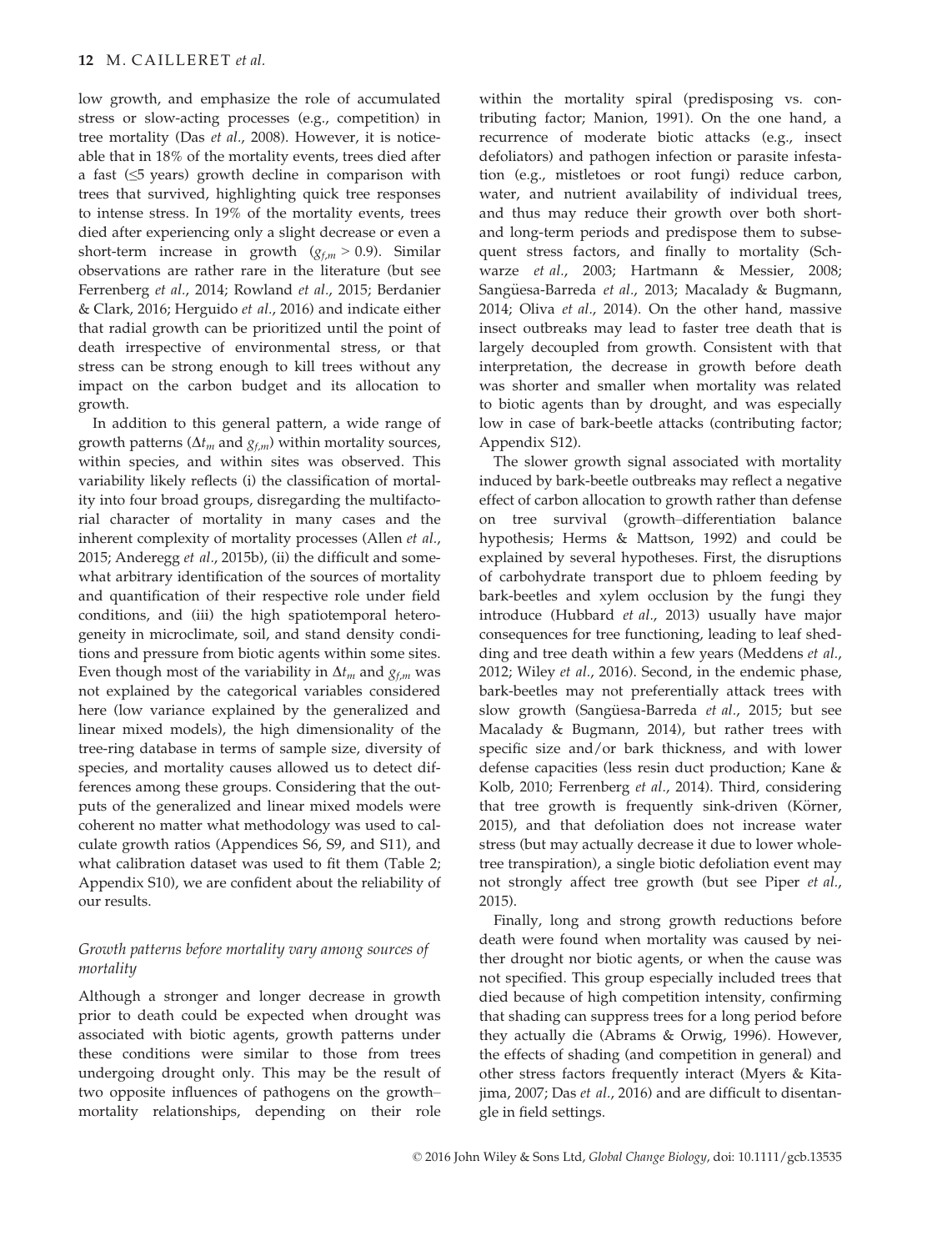# Low, short-term growth reductions before death are more common in angiosperms

As hypothesized, angiosperm species, and especially Quercus species, did not commonly show long-lasting reduced growth periods before death but rather died after a fast decline, or even after a short-term increase in growth before death. In contrast, gymnosperm species commonly showed long-term and slow growth reductions before death. Angiosperms tend to recover quickly from extreme events, whereas gymnosperms feature substantial legacy effects (e.g., after drought; Anderegg et al., 2015a), which may reveal the slow but chronic deterioration of their carbon balance and hydraulic performance under gradual or repeated environmental stress (Dickman et al., 2015; Pellizzari et al., 2016). This interpretation is consistent with recent findings showing that reduced NSC concentrations are frequently associated with drought-induced mortality in gymnosperms, but not in angiosperms (Anderegg et al., 2016a). Higher growth fluctuations in angiosperms than in gymnosperms are likely associated with a number of attributes, including (i) high growth efficiency (Brodribb et al., 2012) and productivity in fertile conditions (Augusto et al., 2014), associated with less conservative water use and higher stomatal conductance (Lin et al., 2015); (ii) higher amount of wood parenchyma that may serve to increase storage capacity of NSC and symplastic water (Morris et al., 2016; Plavcová et al., 2016); (iii) high capacity to resprout unlike most species in the Pinaceae family (Zeppel et al., 2015); (iv) narrower hydraulic safety margins (Choat et al., 2012); and possibly, (v) potential capacity to refill embolized xylem conduits (Choat et al., 2012, 2015; but see Mayr et al., 2014 for passive hydraulic recovery in conifers). However, because of the rather small number of angiosperm tree species studied, we acknowledge that more research using a larger number of species, including tropical angiosperms, is needed to validate our hypothesis.

Similarly, growth patterns before death differed among species according to their stress tolerance and resistance and the related structural and functional traits. Because of the relatively low number of the species studied and the limited availability of functional trait data, the correlation among traits was not captured by the univariate analysis we used. Therefore, sufficient care should be taken while interpreting these results. Nevertheless, our findings provide some physiological explanations for the differences between angiosperms and gymnosperms mentioned above. Long-term, strong reductions in growth before death were more frequently observed for drought-tolerant species – according to ForClim's parameters – with wide hydraulic safety margins, a low amount of wood parenchyma,

and low Huber values (for gymnosperms). Shade-tolerant species showed longer and stronger reductions in growth before death than intolerant ones, as evident from comparing species-specific tolerance indices derived from ForClim and Niinemets & Valladares (2006), confirming their ability to survive under shading for a long period (Wyckoff & Clark, 2002; Wunder et al., 2008). Despite the probable link between wood density and mortality risk of angiosperms (Anderegg et al., 2016a), this trait was not associated with particular growth patterns before death.

# No clear intraspecific trade-off between early growth rates and longevity

Intraspecific trade-offs between growth rates during the juvenile phase and tree longevity have been observed frequently for angiosperm and gymnosperm species, while positive relationships have been rarely found (Black et al., 2008; Ireland et al., 2014; Bigler, 2016). In our synthesis, we did not find evidence of a consistent trade-off in gymnosperms and in angiosperms (Appendix S5). In 58.6% of the mortality events, dying trees had lower early growth rates than surviving ones  $(g_{50,m} < 1)$ , especially when mortality was caused by other agents or by drought and biotic attack than by drought alone. Early investment in rapid growth may provide a strong advantage under lightlimited conditions (e.g., in dense stands). However, as highlighted by the high  $g_{50,m}$  values in case of droughtinduced mortality and for species with low wood density, it may constitute a disadvantage under dry conditions, where investment into mechanisms to increase water uptake capacity and hydraulic function may be favored. Similarly, promoting early growth instead of whole-tree defenses may be a disadvantage in case of biotic attack or insect defoliation (Rose et al., 2009), but our analysis did not fully support this hypothesis.

As reported by Bigler (2016), methodological aspects related to the experimental design and the sampling strategy may explain differences in the relationship between early growth rates and longevity among sites, species, or studies. In our database, most of the samples did not cover large gradients of early growth and life span (e.g., very old trees or very rapidly/slowly growing trees are missing), mainly because of the relatively low number of dead trees at each site and for each species (Appendix S5). Thus, the lack of consistent tradeoff between early growth rates and longevity, and the lack of strong differences among species and mortality sources observed in our synthesis, likely reflects high variability in sampling design among sites and highlights the need for further research on this important topic.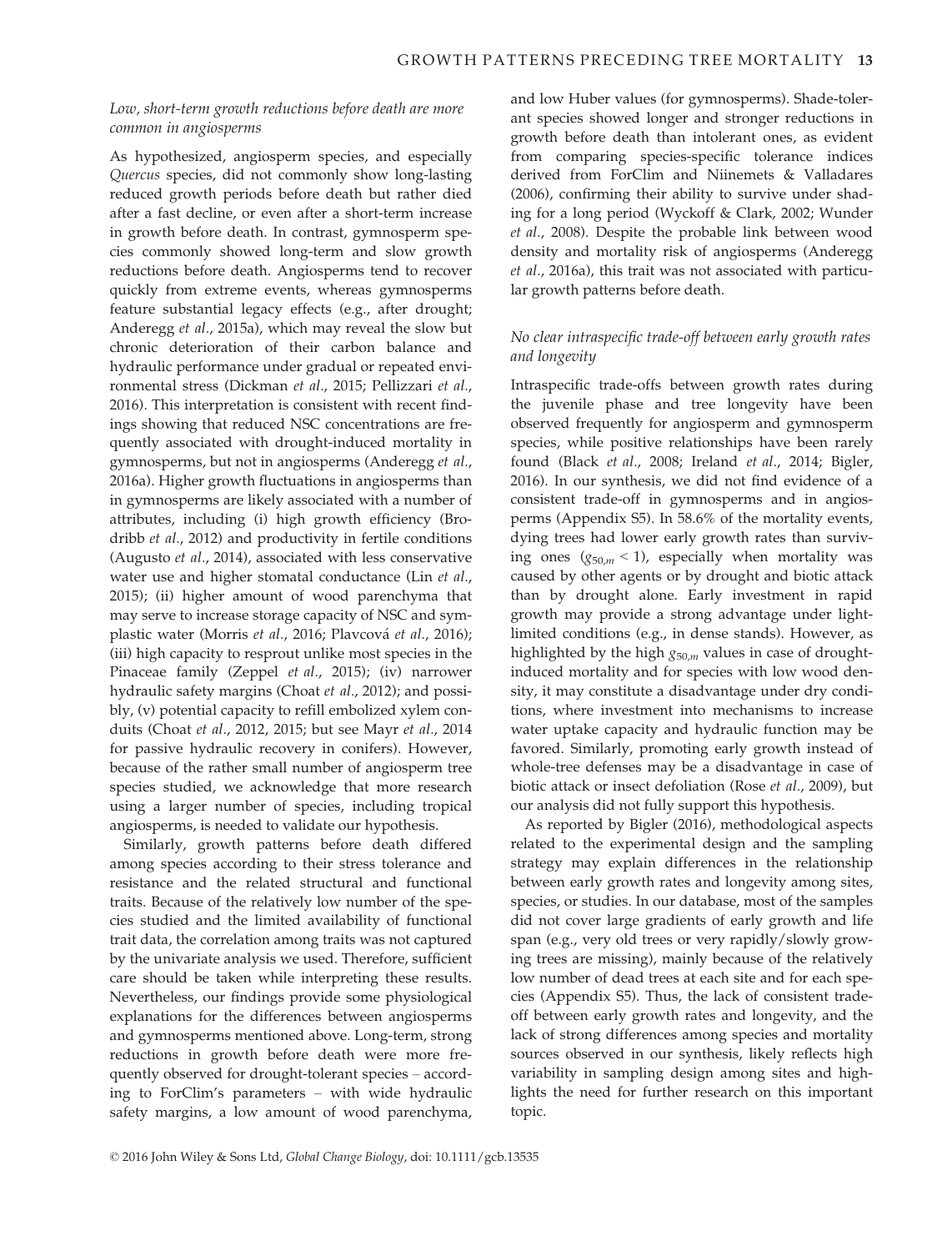Our results show that radial growth reductions before tree mortality are nearly universal. However, their magnitude and the corresponding growth–mortality relationships varied among sources of mortality, between gymnosperms and angiosperms, and among species. These differences largely support our initial hypothesis: Angiosperms, trees attacked by bark-beetles, or stress-sensitive species (e.g., with narrow hydraulic safety margins) typically show a short-term growth decline prior to mortality, while long-lasting growth reductions tend to occur in gymnosperms, stress-tolerant species and may indicate a long-term (chronic) deterioration of the carbon and water economies. Our analyses show that the temporal changes in growth level before death may provide useful insights into the mechanisms underlying tree mortality, and its complex, multiscale processes. In addition, our results have strong implications for the use of growth data as early warning signal of mortality and for the simulation of tree mortality in dynamic vegetation models. Species- or functional type-specific growth-based mortality algorithms may be powerful for predicting mortality induced by multiannual stress factors and forecasting gymnosperm death. However, for angiosperms and in case of intense drought or bark-beetle outbreaks, growth-based algorithms are unlikely to be predictive, and must be complemented by physiological and/or anatomical information.

#### Acknowledgements

This study generated from the COST Action STReESS (FP1106) financially supported by the EU Framework Programme for Research and Innovation HORIZON 2020. We are particularly grateful to Professor Dr. Ute Sass-Klaassen from Wageningen University (the Netherlands), chair of the action, for making this metastudy possible. We also thank members of the Laboratory of Plant Ecology from the University of Ghent (Belgium) for their help while compiling the database; Louise Filion for sharing her dataset; Dario Martin-Benito for providing some For-Clim parameters; the ARC-NZ Vegetation Function Network for supporting the compilation of the Xylem Functional Traits dataset; Edurne Martinez del Castillo for the creation of Fig. 1; and two anonymous reviewers and Phillip van Mantgem (USGS) for their suggestions to improve the quality of the manuscript. MC was funded by the Swiss National Science Foundation (Project Number 140968); SJ by the German Research Foundation (JA 2174/3-1); EMRR by the Research Foundation – Flanders (FWO, Belgium), and by the EU HORI-ZON 2020 Programme through a Marie Skłodowska-Curie IF Fellowship (No. 659191); LDS by a postdoctoral fellowship from the Portuguese Fundação para a Ciência e a Tecnologia (FCT) (SFRH/BPD/70632/2010); TA by the Academy of Finland (Project Nos. 252629 and 276255); JAA by the British Columbia Forest Science Program and the Forest Renewal BC (Canada); BB and WO by the Austrian Science Fund (FWF, Hertha Firnberg Programme Project T667-B16 and FWF P25643-B16); VC, PJ, MS, and VT by the Czech Ministry of Education (M SMT, Project

COST CZ Nos. LD13064 and LD14074): IIC, ICLC, and GSB by the Spanish Ministry of Economy (Projects CGL2015-69186-C2- 1-R, CGL2013-48843-C2-2-R, and CGL2012-32965) and the EU (Project FEDER 0087 TRANSHABITAT); MRC by the Natural Sciences and Engineering Research Council of Canada (NSERC) and by the Service de la protection contre les insectes et les maladies du ministère des forêts du Québec (Canada); KC by the Slovenian Research Agency (ARRS) Program P4-0015; AD by the United States Geological Survey (USGS); HD by the French National Research Agency (ANR, DRYADE Project ANR-06- VULN-004) and the Metaprogram Adaptation of Agriculture and Forests to Climate Change (AAFCC) of the French National Institute for Agricultural Research (INRA); MD by the Israeli Ministry of Agriculture and Rural Development as a chief scientist and by the Jewish National Fund (Israel); GGI by the Spanish Ministry of Economy and Competitiveness (Project AGL2014-61175-JIN); SG by the Bundesministerium für Bildung und Forschung (BMBF) through the Project REGKLAM (Grant Number: 01 LR 0802) (Germany); LJH by the Arkansas Agricultural Experiment Station (United States of America) and the United States Department of Agriculture – Forest Service; HH by the Natural Sciences and Engineering Research Council of Canada; AMH by the Spanish Ministry of Science and Innovation (Projects CGL2007-60120 and CSD2008-0040) and by the Spanish Ministry of Education via a FPU Scholarship; VIK by the Russian Science Foundation (Grant #14-24-00112); TKi and RV by the Consejo Nacional de Investigaciones Cientıficas y Técnicas (CONICET Grant PIP 112-201101-00058 and PIP 112-2011010-0809) (Argentina); TKl by the Weizmann Institute of Science (Israel) under supervision of Professor Dan Yakir, by the Keren Kayemeth LeIsrael (KKL) – Jewish National Fund (JNF) (Alberta-Israel Program 90-9-608-08), by the Sussman Center (Israel), by the Cathy Wills and Robert Lewis Program in Environmental Science (United Kingdom), by the France-Israel High Council for Research Scientific and Technological Cooperation (Project 3-6735), and by the Minerva Foundation (Germany); KK by the project 'Resilience of Forests' of the Ministry of Economic Affairs (the Netherlands – WUR Investment theme KB19); TL by the program and research group P4-0107 Forest Ecology, Biology and Technology (Slovenia); RLV by a postdoctoral fellowship from the Portuguese Fundação para a Ciência e a Tecnologia (FCT; SFRH/BPD/86938/2012); RLR by the EU FP7 Programme through a Marie Skłodowska-Curie IOF Fellowship (No. 624473); HM by the Academy of Finland (Grant Nos. 257641 and 265504); SM by Sparkling Science of the Federal Ministry of Science, Research and Economy (BMWFW) of Austria; IM by the Hungarian Scientific Research Fund (No. K101552); JMM by the Circumpolar-Boreal Alberta grants program from the Natural Science and Engineering Research Council of Canada; MP by the EU Project LIFE12 ENV/FI/000409; AMP by a Swiss Research Fellowship (Sciex-NMSch, Project 13.272 – OAKAGE); JMS by the American National Science Foundation (Grant 0743498); ABS by the British Columbia Ministry of Forests, Lands and Natural Resource Operations (Canada); DS by the Public Enterprise 'Vojvodinasume' (project Improvement of Lowland Forest Management); MLS by the Consejo Nacional de Investigaciones Científicas y Técnicas (CONICET Grant PIP 11420110100080) and by El Fondo para la Investigación Científica y Tecnológica (FONCyT Grant PICT 2012-2009); RT by the Italian Ministry of Education (University and Research 2008, Ciclo del Carbonio ed altri gas serra in ecosistemi forestali, naturali ed artificiali dell'America Latina: analisi preliminare, studio di fattibilita e comparazione con ecosistemi italiani) and by the EU LIFE+ Project MANFOR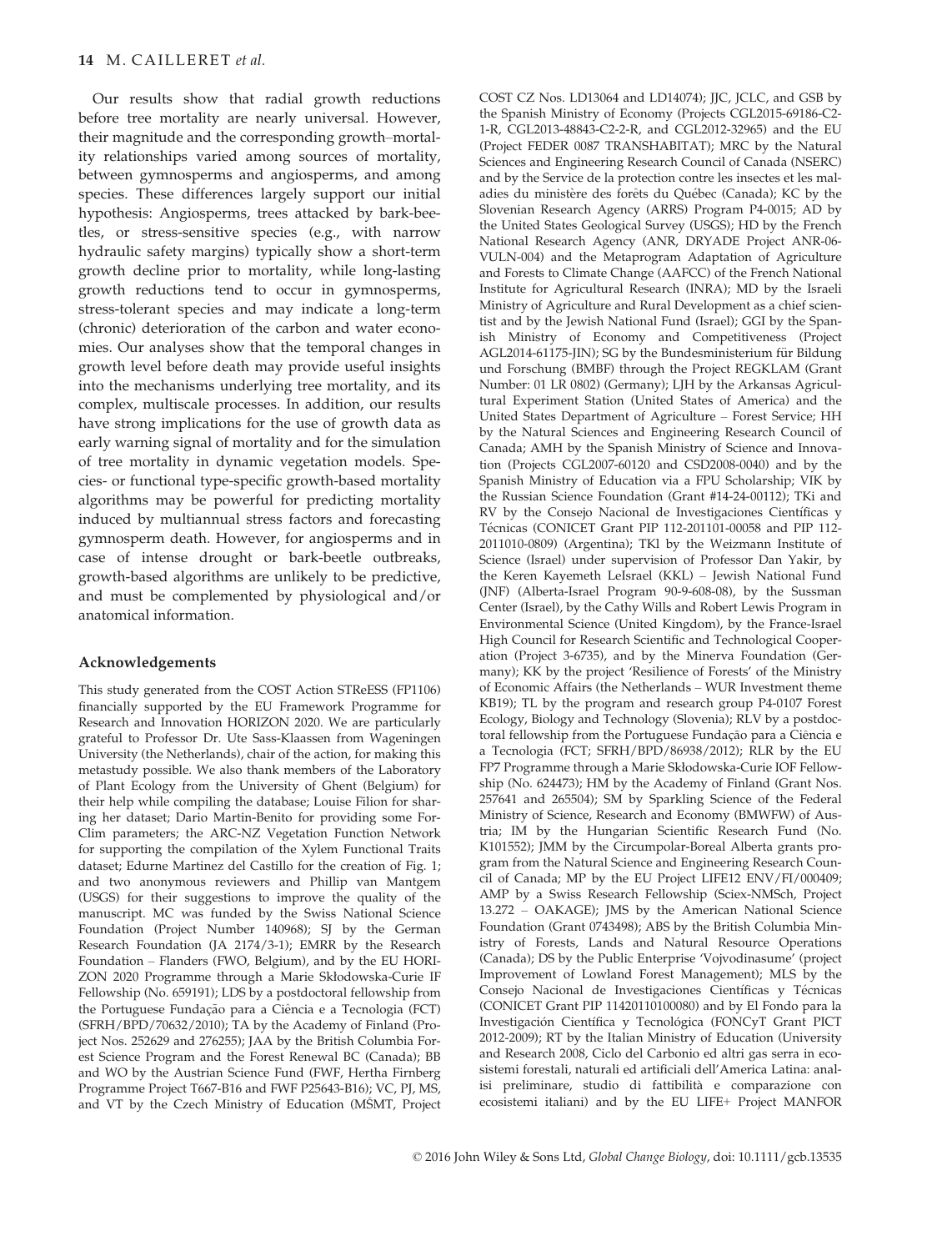C.BD. (Environment Policy and Governance 2009, Managing forests for multiple purposes: carbon, biodiversity and socioeconomic wellbeing); ARW by the Natural Sciences and Engineering Council (NSERC) (Canada) through the University of Winnipeg and by Manitoba Conservation (Canada); and JMV by the Spanish Ministry of Economy and Competitiveness (Grant CGL2013-46808-R). Any use of trade names is for descriptive purposes only and does not imply endorsement by the U.S. Government.

## References

- Abrams MD, Orwig DA (1996) A 300-year history of disturbance and canopy recruitment of co-occurring white pine and hemlock on the Allegheny Plateau, USA. Journal of Ecology, 84, 353–363.
- Aguadé D, Poyatos R, Gómez M, Oliva J, Martínez-Vilalta J (2015) The role of defoliation and root rot pathogen infection in driving the mode of drought-related physiological decline in Scots pine (Pinus sylvestris L.). Tree Physiology, 35, 229–242.
- Allen CD, Macalady AK, Chenchouni H et al. (2010) A global overview of drought and heat-induced tree mortality reveals emerging climate change risks for forests. Forest Ecology and Management, 259, 660–684.
- Allen CD, Breshears DD, McDowell NG (2015) On underestimation of global vulnerability to tree mortality and forest die-off from hotter drought in the Anthropocene. Ecosphere, 6, art129.
- Anderegg WRL, Schwalm C, Biondi F et al. (2015a) Pervasive drought legacies in forest ecosystems and their implications for carbon cycle models. Science, 349, 528– 532.
- Anderegg WRL, Hicke JA, Fisher RA et al. (2015b) Tree mortality from drought, insects, and their interactions in a changing climate. New Phytologist, 208, 674–683.
- Anderegg WRL, Klein T, Bartlett M, Sack L, Pellegrini AFA, Choat B, Jansen S (2016a) Meta-analysis reveals that hydraulic traits explain cross-species patterns of drought-induced tree mortality across the globe. Proceedings of the National Academy of Sciences of the United States of America, 113, 5024–5029.
- Anderegg WR, Martinez-Vilalta J, Cailleret M et al. (2016b) When a tree dies in the forest: scaling climate-driven tree mortality to ecosystem water and carbon fluxes. Ecosystems, 19, 1133–1147.
- Augusto L, Davies TJ, Delzon S, Schrijver A (2014) The enigma of the rise of angiosperms: can we untie the knot? Ecology Letters, 17, 1326–1338.
- Babst F, Bouriaud O, Papale D et al. (2014) Above-ground woody carbon sequestration measured from tree rings is coherent with net ecosystem productivity at five eddy-covariance sites. New Phytologist, 201, 1289–1303.
- Berdanier AB, Clark JS (2016) Multi-year drought-induced morbidity preceding tree death in Southeastern US forests. Ecological Applications, 26, 17–23.
- Bigler C (2016) Trade-offs between growth rate, tree size and lifespan of mountain pine (Pinus montana) in the Swiss National Park. PLoS One, 11, e0150402.
- Bigler C, Bugmann H (2004) Predicting the time of tree death using dendrochronological data. Ecological Applications, 14, 902–914.
- Bigler C, Rigling A (2013) Precision and accuracy of tree-ring-based death dates of mountain pines in the Swiss National Park. Trees, 27, 1703–1712.
- Bigler C, Bräker OU, Bugmann H, Dobbertin M, Rigling A (2006) Drought as an inciting mortality factor in Scots pine stands of the Valais, Switzerland. Ecosystems, 9, 330–343.
- Bigler C, Gavin DG, Gunning C, Veblen TT (2007) Drought induces lagged tree mortality in a subalpine forest in the Rocky Mountains. Oikos, 116, 1983–1994.
- Bircher N, Cailleret M, Bugmann H (2015) The agony of choice: different empirical models lead to sharply different future forest dynamics. Ecological Applications, 25, 1303–1318.
- Black BA, Colbert JJ, Pederson N (2008) Relationships between radial growth rates and lifespan within North American tree species. Ecoscience, 15, 349–357.
- Bolker BM, Brooks ME, Clark CJ, Geange SW, Poulsen JR, Stevens MHH, White JSS (2009) Generalized linear mixed models: a practical guide for ecology and evolution. Trends in Ecology and Evolution, 24, 127–135.
- Bond-Lamberty B, Rocha AV, Calvin K, Holmes B, Wang C, Goulden ML (2014) Disturbance legacies and climate jointly drive tree growth and mortality in an intensively studied boreal forest. Global Change Biology, 20, 216–227.
- Bowman DMJS, Brienen RJW, Gloor E, Phillips OL, Prior LD (2013) Detecting trends in tree growth: not so simple. Trends in Plant Science, 18, 11–17.
- Brodribb TJ, Bowman DJ, Nichols S, Delzon S, Burlett R (2010) Xylem function and growth rate interact to determine recovery rates after exposure to extreme water deficit. New Phytologist, 188, 533–542.
- Brodribb TJ, Pittermann J, Coomes DA (2012) Elegance versus speed: examining the competition between conifer and angiosperm trees. International Journal of Plant Sciences, 173, 673–694.
- Bugmann HK (1996) A simplified forest model to study species composition along climate gradients. Ecology, 77, 2055–2074.
- Cailleret M, Bigler C, Bugmann H et al. (2016) Towards a common methodology for developing logistic tree mortality models based on ring-width data. Ecological Applications, 26, 1827–1841.
- Camarero JJ, Gazol A, Sangüesa-Barreda G, Oliva J, Vicente-Serrano SM (2015) To die or not to die: early warnings of tree dieback in response to a severe drought. Journal of Ecology, 103, 44–57.
- Cavin L, Mountford EP, Peterken GF, Jump AS (2013) Extreme drought alters competitive dominance within and between tree species in a mixed forest stand. Functional Ecology, 27, 1424–1435.
- Chave J, Coomes D, Jansen S, Lewis SL, Swenson NG, Zanne AE (2009) Towards a worldwide wood economics spectrum. Ecology Letters, 12, 351–366.
- Choat B, Jansen S, Brodribb TJ et al. (2012) Global convergence in the vulnerability of forests to drought. Nature, 491, 752–755.
- Choat B, Brodersen CR, McElrone AJ (2015) Synchrotron X-ray microtomography of xylem embolism in Sequoia sempervirens saplings during cycles of drought and recovery. New Phytologist, 205, 1095-1105
- Cook BI, Smerdon JE, Seager R, Coats S (2014) Global warming and 21st century drying. Climate Dynamics, 43, 2607–2627.
- Das AJ, Stephenson NL (2015) Improving estimates of tree mortality probability using potential growth rate. Canadian Journal of Forest Research, 45, 920–928.
- Das A, Battles J, van Mantgem PJ, Stephenson NL (2008) Spatial elements of mortality risk in old-growth forests. Ecology, 89, 1744–1756.
- Das AJ, Stephenson NL, Davis KP (2016) Why do trees die? Characterizing the drivers of background tree mortality. Ecology, 97, 2616–2627.
- Delpierre N, Berveiller D, Granda E, Dufr^ene E (2015) Wood phenology, not carbon input, controls the interannual variability of wood growth in a temperate oak forest. New Phytologist, 210, 459–470.
- Dickman LT, McDowell NG, Sevanto S, Pangle RE, Pockman WT (2015) Carbohydrate dynamics and mortality in a piñon-juniper woodland under three future precipitation scenarios. Plant, Cell and Environment, 38, 729–739.
- Dietze MC, Sala A, Carbone MS, Czimczik CI, Mantooth JA, Richardson AD, Vargas R (2014) Nonstructural carbon in woody plants. Annual Review of Plant Biology, 65, 667–687.
- Dobbertin M (2005) Tree growth a indicator of tree vitality and of tree reaction to environmental stress: a review. European Journal of Forest Research, 124, 319–333.
- Ferrenberg S, Kane JM, Mitton JB (2014) Resin duct characteristics associated with tree resistance to bark beetles across lodgepole and limber pines. Oecologia, 174, 1283–1292.
- Franklin JF, Shugart HH, Harmon ME (1987) Tree death as an ecological process. BioScience, 37, 550–556.
- Friend AD, Lucht W, Rademacher TT et al. (2014) Carbon residence time dominates uncertainty in terrestrial vegetation responses to future climate and atmospheric CO2. Proceedings of the National Academy of Sciences of the United States of America, 111, 3280–3285.
- Hartmann H (2015) Carbon starvation during drought-induced tree mortality are we chasing a myth? Journal of Plant Hydraulics, 2, e005.
- Hartmann H, Messier C (2008) The role of forest tent caterpillar defoliations and partial harvest in the decline and death of sugar maple. Annals of Botany, 102, 377–387.
- Hartmann H, Adams HD, Anderegg WRL, Jansen S, Zeppel MJ (2015) Research frontiers in drought-induced tree mortality: crossing scales and disciplines. New Phytologist, 205, 965–969.
- Heres AM, Martínez-Vilalta J, López BC (2012) Growth patterns in relation to drought-induced mortality at two Scots pine (Pinus sylvestris L.) sites in NE Iberian Peninsula. Trees, 26, 621–630.
- Herguido E, Granda E, Benavides R, García-Cervigón AI, Camarero JJ, Valladares F (2016) Contrasting growth and mortality responses to climate warming of two pine species in a continental Mediterranean ecosystem. Forest Ecology and Management, 363, 149–158.
- Herms DA, Mattson WJ (1992) The dilemma of plants: to grow or defend. Quarterly Review of Biology, 67, 283–335.
- Hubbard RM, Rhoades CC, Elder K, Negron J (2013) Changes in transpiration and foliage growth in lodgepole pine trees following mountain pine beetle attack and mechanical girdling. Forest Ecology and Management, 289, 312–317.
- Hultine KR, Dudley TL, Leavitt SW (2013) Herbivory-induced mortality increases with radial growth in an invasive riparian phreatophyte. Annals of Botany, 111, 1197–1206.